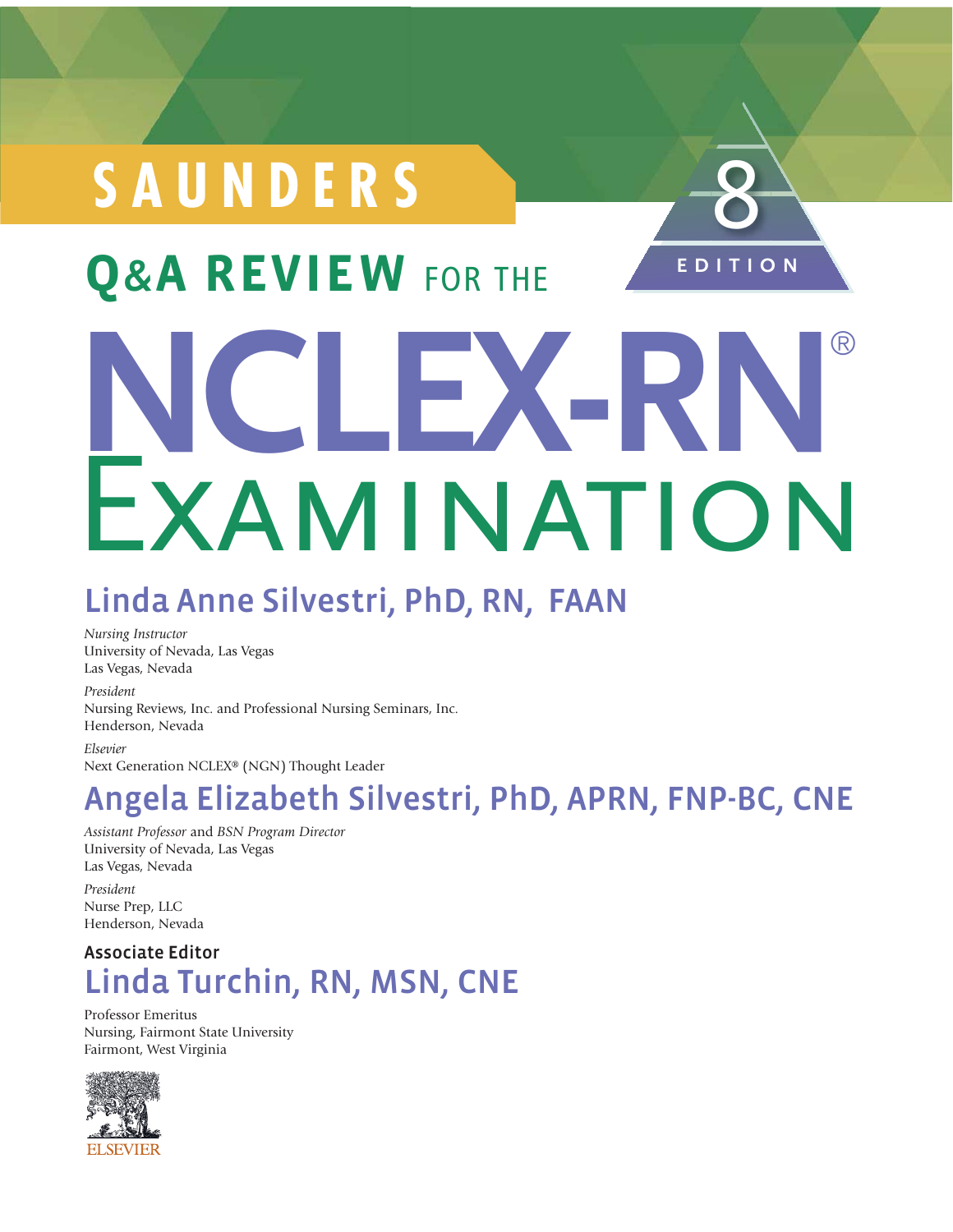

### **Contents**

|                          | UNIT I NCLEX-RN® PREPARATION                                                                                                                                                                                                                                                                     |                                  |
|--------------------------|--------------------------------------------------------------------------------------------------------------------------------------------------------------------------------------------------------------------------------------------------------------------------------------------------|----------------------------------|
| Chapter 1                | Clinical Judgment and the NCLEX-RN® Examination<br>Chapter 2 Profiles to Success<br><b>Chapter 3</b> The NCLEX-RN® Examination: A Graduate's Perspective<br>Chapter 4 Clinical Judgment and Test-Taking Strategies                                                                               | $\overline{2}$<br>12<br>15<br>17 |
|                          | UNIT II CLIENT NEEDS                                                                                                                                                                                                                                                                             |                                  |
| Chapter 5<br>Chapter 9   | Client Needs and the NCLEX-RN® Test Plan<br>Chapter 6 Physiological Integrity Practice Questions<br><b>Chapter 7</b> Safe and Effective Care Environment Practice Questions<br><b>Chapter 8</b> Health Promotion and Maintenance Practice Questions<br>Psychosocial Integrity Practice Questions | 30<br>34<br>219<br>316<br>412    |
|                          | UNIT III INTEGRATED PROCESSES                                                                                                                                                                                                                                                                    |                                  |
| Chapter 10<br>Chapter 11 | Integrated Processes and the NCLEX-RN® Test Plan<br><b>Integrated Processes Practice Questions</b>                                                                                                                                                                                               | 520<br>525                       |
|                          | UNIT IV COMPREHENSIVE TEST                                                                                                                                                                                                                                                                       |                                  |
| Chapter 12<br>References | Comprehensive Test                                                                                                                                                                                                                                                                               | 640<br>748                       |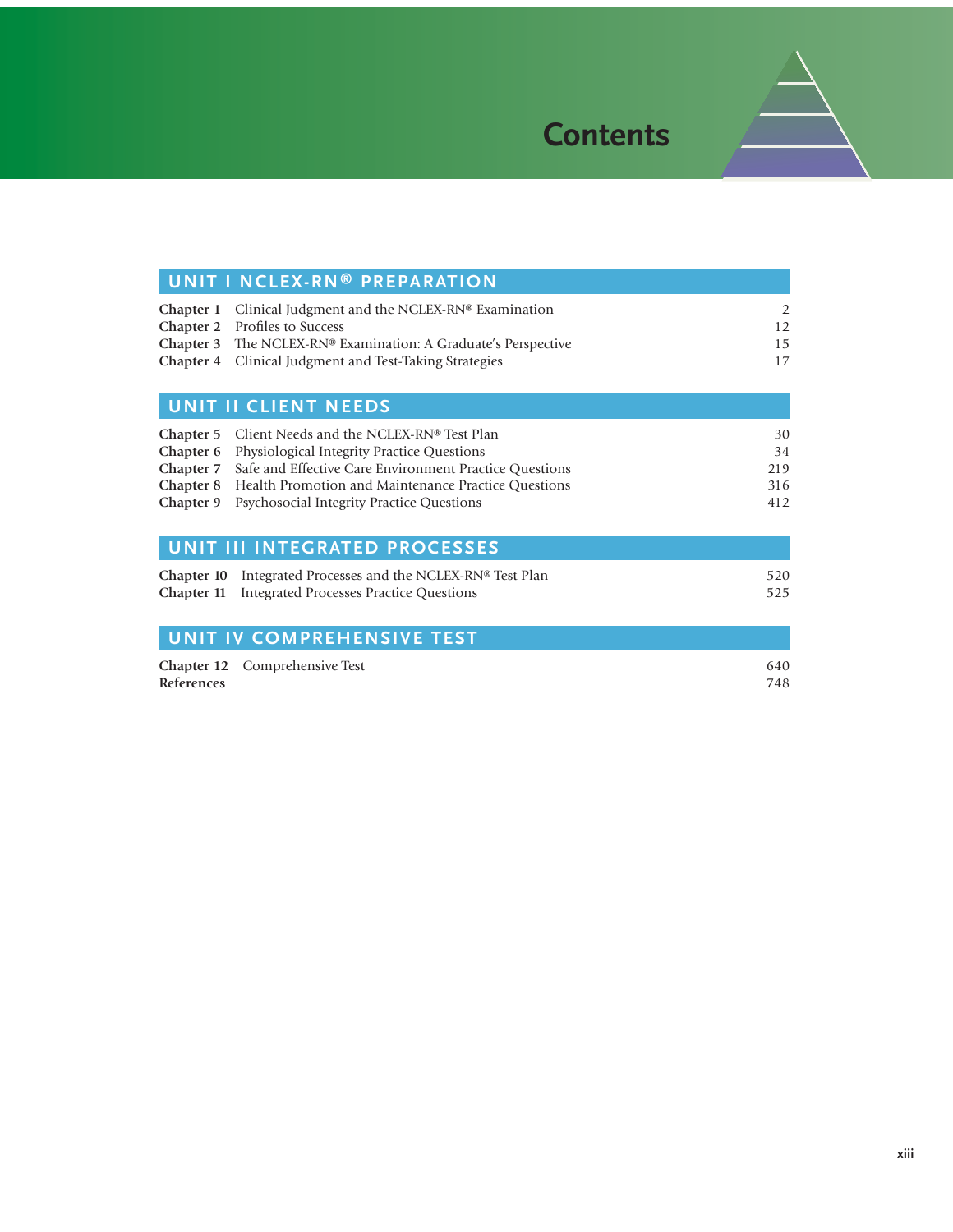### **UNIT I**

### **NCLEX-RN® Preparation**

- **Chapter 1 Clinical Judgment and the NCLEX-RN® Examination 2**
- **Chapter 2 Profiles to Success 12**
- **Chapter 3 The NCLEX-RN® Examination: A Graduate's Perspective 15**
- **Chapter 4 Clinical Judgment and Test-Taking Strategies 17**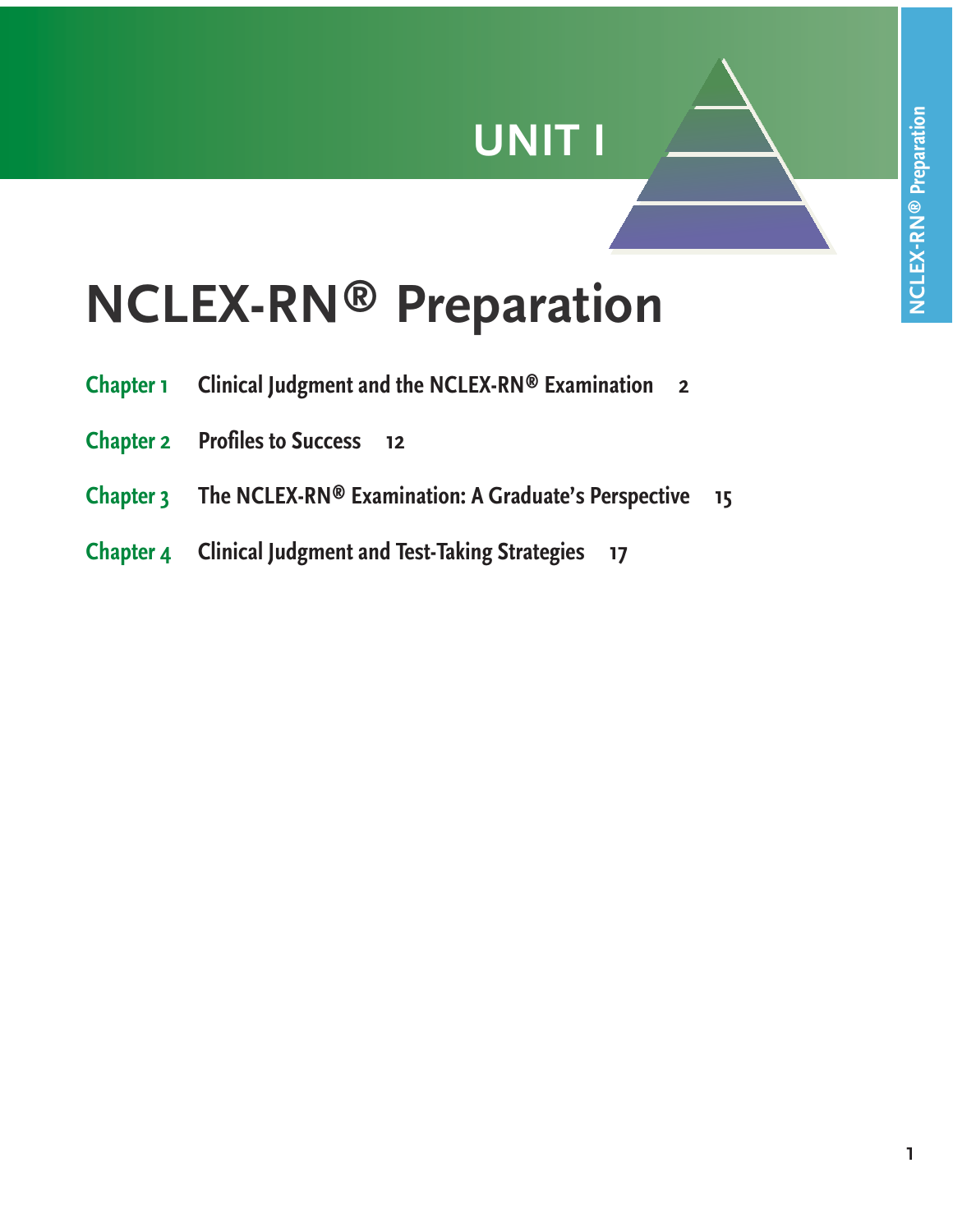**CHAPTER** 

### **Clinical Judgment and the NCLEX-RN® Examination**

#### **The Pyramid to Success**

Welcome to *Saunders Q&A Review for the NCLEX- RN*® *Examination,* the second component of the Pyramid to Success! At this time, you have completed your first path toward the peak of the pyramid with *Saunders Comprehensive Review for the NCLEX- RN*® *Examination.* Now it is time to continue that journey to become a registered nurse with *Saunders Q&A Review for the NCLEX- RN*® *Examination.*

As you begin your journey through this book, you will be introduced to all of the important points regarding the NCLEX-RN examination and the process of testing, and to the unique and special tips regarding how to prepare yourself both academically and nonacademically for this important examination. You will read what a nursing graduate who recently passed the NCLEX- RN examination has to say about the test. Important test-taking strategies are detailed, which will guide you in selecting the correct option or assist you in making an educated guess to arrive at an answer.

#### **About This Resource**

*Saunders Q&A Review for the NCLEX- RN*® *Examination* contains more than 6000 NCLEX-style practice questions. Question types include multiple choice; multiple response (select all that apply [SATA]); fill in the blank; prioritizing (ordered response), also known as drag and drop; image ("hot spot") questions; chart/exhibit questions; graphic options; testlets (case studies); and audio questions. The Evolve site also includes audios for review on test-taking strategies for pharmacology, fluids and electrolytes, and acid-base balance. Next Generation NCLEX® (NGN)- style questions are also included on the Evolve site. The chapters in the book have been developed to provide a description of the components of the NCLEX-RN test plan, including Client Needs and the Integrated Processes. In addition, chapters have been prepared to contain practice questions specific to each category of Client Needs and the Integrated Processes.

A rationale, priority nursing tip, test- taking strategy, and reference source containing a page number are provided with each question. Each question is coded on the basis of the Level of Cognitive Ability, Client Needs category, Integrated Process, Content Area being tested, Health Problem if applicable, and the Cognitive Skills/Processes of the National Council of State Boards of Nursing (NCSBN) Clinical Judgment Measurement Model (NCJMM). In addition, two Priority Concepts that relate to the content of the question are identified. This code is helpful specifically for students whose curriculum is concept- based. The rationale contains significant information regarding both the correct and incorrect options. The priority

nursing tip provides you with key information about a nursing point to remember. The test- taking strategy maps out a logical path for selecting the correct option, if necessary. The reference source and page number provide easy access to the information that you need to review.

#### **Other Resources in the Saunders Pyramid to Success**

There are several other resources in the Saunders Pyramid to Success program. These include the following: *The Saunders Comprehensive Review for the NCLEX- RN*® *Examination, The HESI/Saunders Online Review for the NCLEX- RN*® *Examination, Saunders Strategies for Test Success: Passing Nursing School and the NCLEX*® *Exam, Saunders Q&A Review Cards for the NCLEX- RN*® *Exam,* and *Saunders RNtertainment for the NCLEX- RN*® *Examination Review Game.*

All of these resources in the Saunders Pyramid to Success are described in the preface of this book and can be obtained online by visiting http://elsevierhealth.com or by calling 1- 800- 545- 2522.

Let's begin our journey through the Pyramid to Success.

#### **Clinical Judgment**

Clinical judgment is the observed outcome of critical thinking and decision-making (Dickison, Haerling, & Lasater, 2019). There is heightened attention being paid to clinical judgment, as a means of teaching, learning, and testing. The NCLEX- RN® examination requires candidates to demonstrate the ability to use clinical judgment in client care. Clinical judgment should also be used as a test-taking strategy to answer test questions. The National Council of State Boards of Nursing (NCSBN) has created a Clinical Judgment Measurement Model (NCJMM). It consists of applying 6 cognitive skills or processes: (1) recognizing cues; (2) analyzing cues; (3) prioritizing hypotheses; (4) generating solutions; (5) taking action; and (6) evaluating outcomes (Dickison, et al., 2019). Box  $1-1$  provides a description of these six cognitive skills/processes. This model also serves as a guide for the NCSBN to create NGN® questions. The model continues to evolve as do the NGN® item types. It is expected that the NGN® test items will be scored items in the new test plan implemented in 2023. Some of these NGN® item types can be found on the Evolve site accompanying this book. We highly encourage you to frequently access the NCSBN website at http://www.ncsbn.org for updates.

#### **The Examination Process**

An important step in the Pyramid to Success is to become as familiar as possible with the examination process. Candidates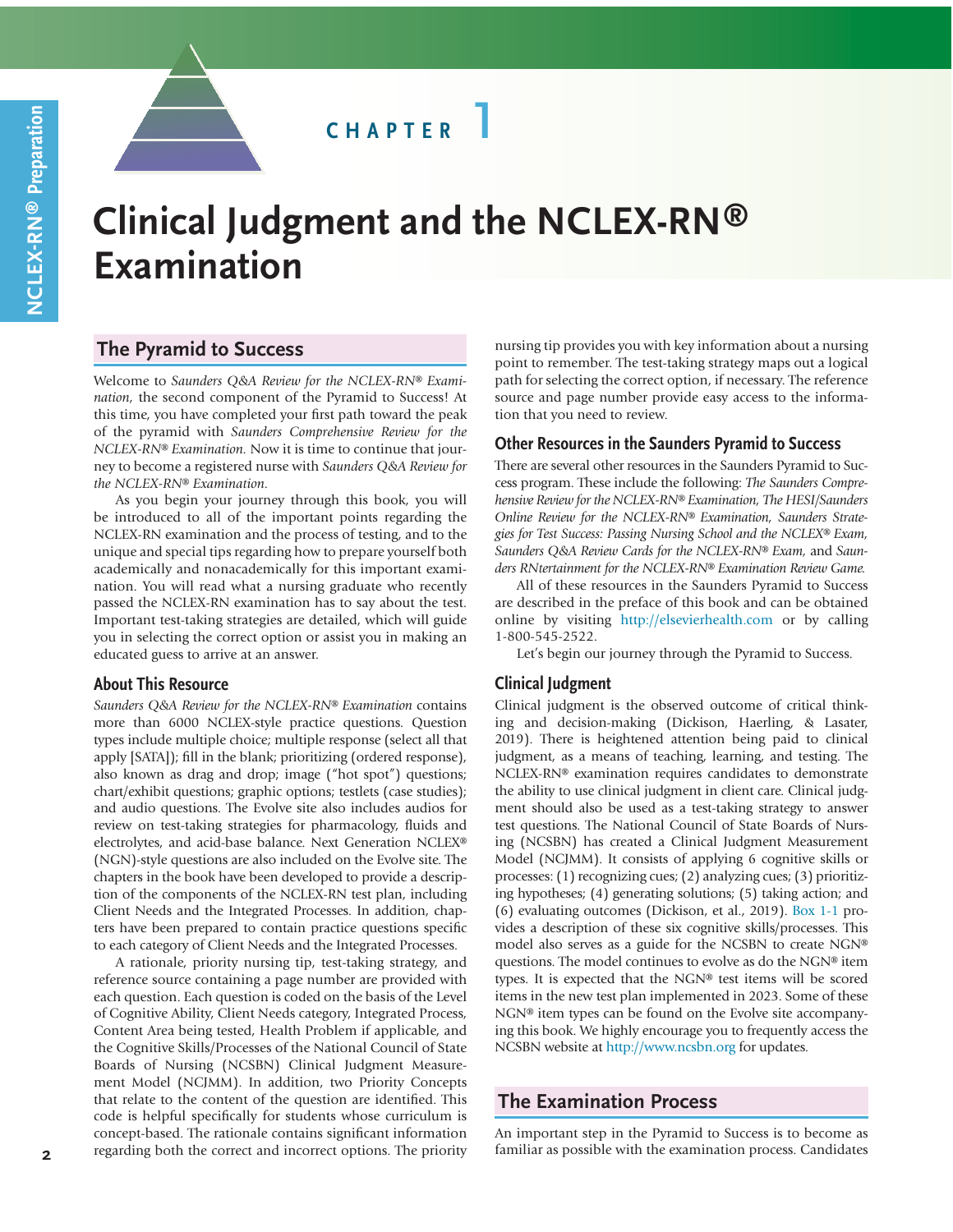**3**

#### **BOX 1-1** Cognitive Skills/Processes and **Descriptions**

- Recognize cues Identifying significant data from many sources (assessment) Analyze cues – Connecting data to the client's clinical
- presentation is the data expected? Unexpected? What are the concerns? (analysis)
- Prioritize hypotheses Ranking hypotheses; concerns, client needs (analysis, diagnosis)
- Generate solutions Using hypotheses to determine interventions for an expected outcome (planning)
- Take actions Implementing the generated solutions addressing the highest priorities or hypotheses (implementation)
- Evaluate outcomes Comparing observed outcomes with expected ones (evaluation)

Reference: Dickison P, Haerling KA, Lasater K (2019). Integrating the National Council of State Boards of Nursing Clinical Judgment Model into nursing educational frameworks. *Journal of Nursing Education*, 58(2), 72- 78.

facing the challenge of this examination can experience significant anxiety. Knowing what the examination is all about and knowing what you will encounter during the process of testing will assist in alleviating fear and anxiety. The information contained in this chapter was obtained from the National Council of State Boards of Nursing (NCSBN) Web site (http://www.ncsbn.org) and from the NCSBN 2019 test plan for the NCLEX-RN® and includes some procedures related to registering for the examination, testing procedures, and the answers to the questions most commonly asked by nursing students and graduates preparing to take the NCLEX®. You can obtain additional information regarding the test and its development by accessing the NCSBN Web site and clicking on the NCLEX® & Other Exams tab or by writing to the National Council of State Boards of Nursing, 111 East Wacker Drive, Suite 2900, Chicago, IL 60601. You are encouraged to access the NCSBN Web site because this site provides you with valuable information about the NCLEX, the test plan, and other resources available to an NCLEX® candidate, such as the NCLEX® Candidate Bulletin.

#### **Computer Adaptive Testing**

The acronym *CAT* stands for computerized adaptive test, which means that the examination is created as the test-taker answers each question. All the test questions are categorized on the basis of the test plan structure and the level of difficulty of the question. As you answer a question, the computer determines your competency based on the answer you selected. If you selected a correct answer, the computer scans the question bank and selects a more difficult question. If you selected an incorrect answer, the computer scans the question bank and selects an easier question. This process continues until all test plan requirements are met and a reliable pass-or-fail decision is made.

When taking a CAT, once an answer is recorded, all subsequent questions administered depend, to an extent, on the answer selected for that question. Skipping and returning to earlier questions are not compatible with the logical methodology of a CAT. The inability to skip questions or go back to change previous answers will not be a disadvantage to you; you will not fall into that "trap" of changing a correct answer to an incorrect one with the CAT system.

If you are faced with a question that contains unfamiliar content, you may need to guess at the answer. Although guessing is discouraged when taking any examination, there is no penalty for guessing on the NCLEX®. Remember, in almost all of the questions, the answer will be right there in front of you. If you need to guess, use your nursing knowledge, clinical experiences, and clinical judgment skills to their fullest extent and all of the test-taking strategies you have practiced in this review program. Refer to Chapter 4 for information on clinical judgment and test-taking strategies.

You do not need any computer experience to take this examination. A keyboard tutorial is provided and administered to all test- takers at the start of the examination. The tutorial provides instructions on the use of the on- screen optional calculator, the use of the mouse, and how to record an answer. The tutorial provides instructions on how to respond to all question types on this examination. This tutorial is on the NCSBN Web site, and you are encouraged to view the tutorial when you are preparing for the NCLEX® examination. In addition, at the testing site, a test administrator is present to assist in explaining the use of the computer to ensure your full understanding of how to proceed.

#### **Development of the Test Plan**

The test plan for the NCLEX-RN® examination is developed by the NCSBN. The examination is a national examination; the NCSBN considers the legal scope of nursing practice as governed by state laws and regulations, including the Nurse Practice Act, and uses these laws to define the areas on the examination that will assess the competence of the test-taker for licensure.

The NCSBN also conducts an important study every 3 years, known as a practice analysis study, to determine the framework for the test plan for the examination. The participants in this study include newly licensed registered nurses from all types of basic nursing education programs. From a list of nursing care activities provided, the participants are asked about the frequency and importance of performing them in relation to client safety and the setting in which they are performed. A panel of content experts at the NCSBN analyzes the results of the study and makes decisions regarding the test plan framework. The results of this recently conducted study provided the structure for the test plan implemented in April 2019.

#### **The Test Plan**

The content of the NCLEX-RN® examination reflects the activities identified in the practice analysis study conducted by the NCSBN. The questions are written to address Level of Cognitive Ability, Client Needs, and Integrated Processes as identified in the test plan developed by the NCSBN.

#### **Level of Cognitive Ability**

Levels of cognitive ability include remembering, understanding, applying, analyzing, evaluating, and creating (synthesizing).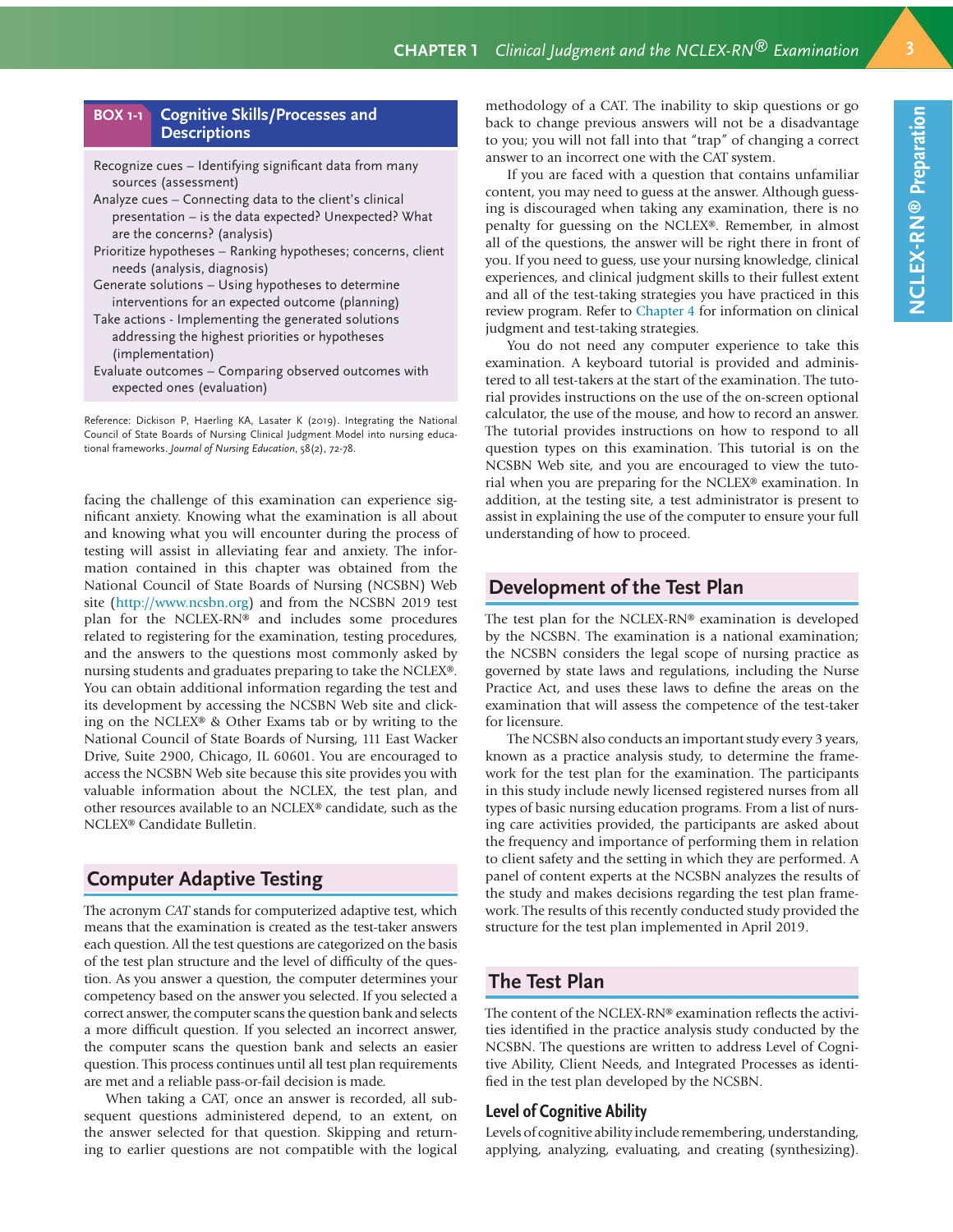| TABLE 1-1 Levels of Cognitive Ability: Descriptions and Examples |                                                                                                                                                                                                                                                                                                                                                                                                                                                                                                                          |  |  |
|------------------------------------------------------------------|--------------------------------------------------------------------------------------------------------------------------------------------------------------------------------------------------------------------------------------------------------------------------------------------------------------------------------------------------------------------------------------------------------------------------------------------------------------------------------------------------------------------------|--|--|
| Level                                                            | <b>Description and Example</b>                                                                                                                                                                                                                                                                                                                                                                                                                                                                                           |  |  |
| Remembering                                                      | Recalling information from memorizing<br>Example: A normal blood glucose level is 70-99 mg/dL (3.9-5.5 mmol/L).                                                                                                                                                                                                                                                                                                                                                                                                          |  |  |
| Understanding                                                    | Recognizing the meaning of information<br>Example: A blood glucose level of 60 mg/dL $(3.34 \text{ mmol/L})$ is lower than the normal reference range.                                                                                                                                                                                                                                                                                                                                                                   |  |  |
| Applying                                                         | Carrying out an appropriate action based on information<br>Example: Administering 10-15 g of carbohydrate such as a $\frac{1}{2}$ glass of fruit juice to treat mild hypoglycemia                                                                                                                                                                                                                                                                                                                                        |  |  |
| Analyzing                                                        | Examining a broad concept and breaking it down into smaller parts<br>Example: The broad concept is mild hypoglycemia and the smaller concepts are the signs and symptoms of mild<br>hypoglycemia, such as hunger, irritability, weakness, headache, and blood glucose level lower than 70 mg/dL (3.9 mmol/L).                                                                                                                                                                                                            |  |  |
| Evaluating                                                       | Making judgments, conclusions, or validations based on evidence; comparing observed outcomes with expected ones<br>Example: Determining that treatment for mild hypoglycemia was effective if the blood glucose level returned to a normal<br>level at 70 mg/dL (3.9 mmol/L)                                                                                                                                                                                                                                             |  |  |
| Synthesizing/Cre-<br>ating                                       | Generating or producing a new outcome or plan by putting parts of information together<br>Example: Manifestations such as polyuria, polydipsia, polyphagia, vomiting, abdominal pain, weakness, confusion, and<br>Kussmaul's respirations indicate diabetic ketoacidosis. Thus, the nurse designs a safe and individualized plan of care with<br>the interprofessional health care team for a client with diabetes mellitus that meets the client's physiological, psychosocial,<br>safety, and health maintenance needs |  |  |

Adapted from: Understanding Bloom's (and Anderson and Krathwohl's) Taxonomy, 2015, ProEdit, Inc. http://www.proedit.com/understanding-blooms-and-anderson-and-krathwohls-taxonomy/

The practice of nursing requires critical thinking and decisionmaking when making clinical judgments. Therefore, you will not encounter any knowledge or understanding questions on the NCLEX®. Questions on this examination are written at the applying level or at higher levels of cognitive ability. Table 1-1 provides descriptions and examples of each level of cognitive ability. Box 1-2 presents an example of an applying question.

#### **Client Needs**

In the test plan implemented in April 2019, the NCSBN applied a test plan framework based on Client Needs. The NCSBN identifies four major categories of Client Needs, which are Safe and Effective Care Environment, Health Promotion and Maintenance, Psychosocial Integrity, and Physiological Integrity. Some of these categories are further divided into subcategories. Refer to Chapter 5 for a detailed description of the categories of Client Needs and the NCLEX-RN examination, and refer to Table 1-2 for the percentages of questions from each Client Needs category.

#### **Integrated Processes**

The NCSBN identifies five processes in the test plan that are foundational to the practice of nursing. These processes are incorporated throughout the major categories of Client Needs. The Integrated Process subcategories are Caring, Communication and Documentation, Culture and Spirituality, Nursing Process (Assessment, Analysis, Planning, Implementation, and Evaluation), and Teaching and Learning. Refer to Chapter 10 for a detailed description of the Integrated Processes and the NCLEX-RN® examination.

#### **Types of Questions on the Examination**

The types of questions that may be administered on the examination include multiple choice; fill in the blank; multiple

#### **BOX 1-2** Level of Cognitive Ability: Applying

A woman at 32 weeks' gestation is brought into the emergency department after an automobile crash. The client is bleeding vaginally and fetal assessment indicates moderate fetal distress. Which action would the nurse take **first** in an attempt to reduce the stress on the fetus?

- **1.** Start intravenous (IV) fluids at a keep open rate.
- **2.** Set up for an immediate cesarean section delivery.
- **3.** Elevate the head of the bed to a semi- Fowler's position.  **4.** Administer oxygen via a face mask at 7 to 10 liters per
- minute.

#### *Answer: 4*

Note the **strategic word,** *first.* This question requires you to identify the *first* nursing action that you will take. Also use the **ABCs—airway, breathing, and circulation—**to answer correctly. Administering oxygen will increase the amount of oxygen for transport to the fetus, partially compensating for the loss of circulating blood volume. This action is essential regardless of the cause or amount of bleeding. IV fluids will also be initiated. Although a cesarean delivery may be needed, there are no data that indicate it is necessary at this time. The client will be positioned per health care provider's prescription.

#### *Level of Cognitive Ability:* Applying

response (select all that apply); ordered response (also known as drag and drop); questions that contain a figure, chart/exhibit, or graphic option item; and audio item formats. Depending on when you take your examination, you may also encounter case study item formats. Some questions on the NCLEX® may require you to use the mouse and cursor on the computer.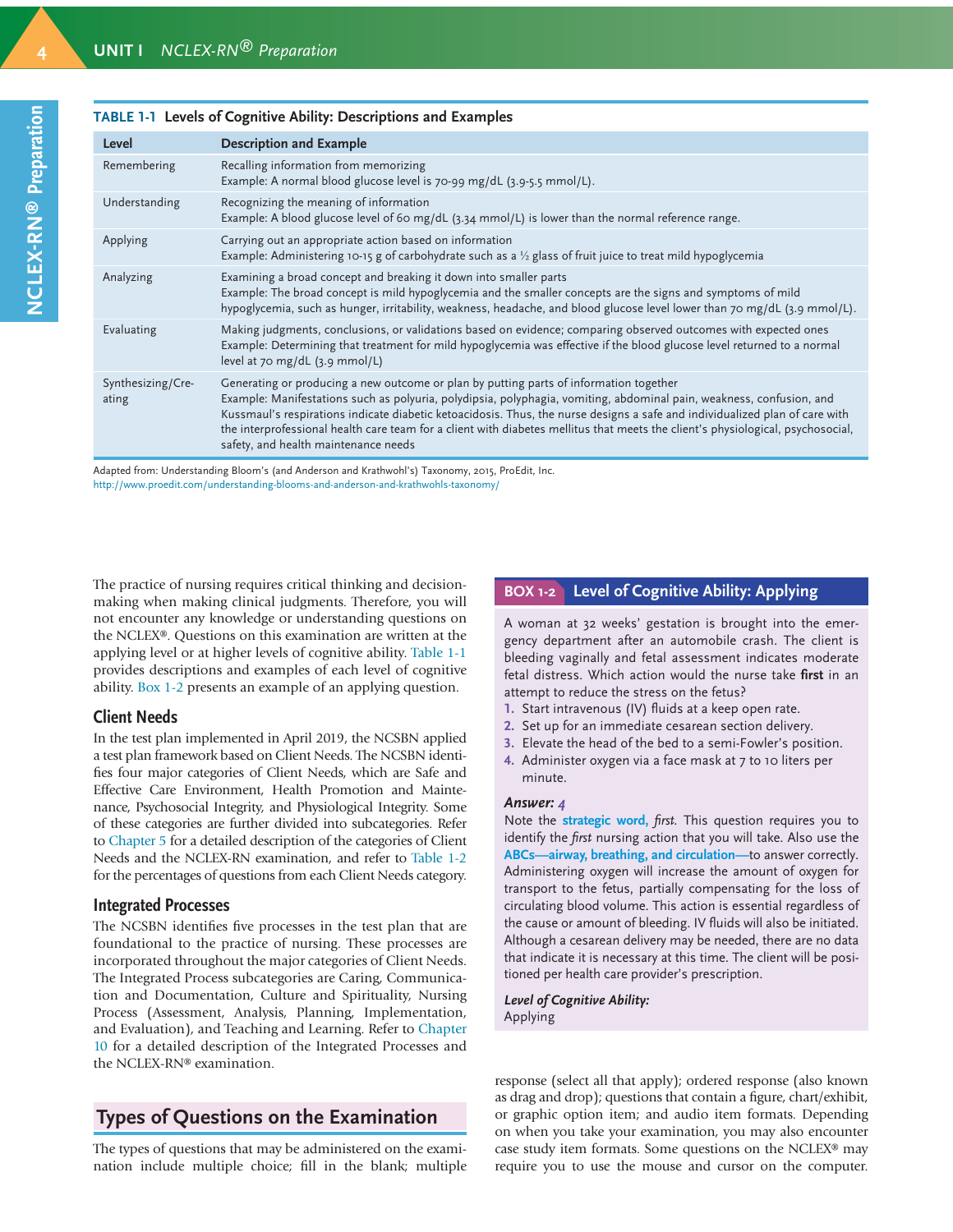#### **TABLE 1-2** Client Needs Categories and Percentage of BOX 1-3 Fill-in-the-Blank Question **Questions on the NCLEX- RN® Examination**

| <b>Client Needs Category</b>                      | <b>Percentage of Questions</b> |  |  |  |  |
|---------------------------------------------------|--------------------------------|--|--|--|--|
| Safe and Effective Care Environment               |                                |  |  |  |  |
| Management of Care                                | $17 - 23$                      |  |  |  |  |
| Safety and Infection Control                      | $9 - 15$                       |  |  |  |  |
| <b>Health Promotion and</b><br><b>Maintenance</b> | $6 - 12$                       |  |  |  |  |
| <b>Psychosocial Integrity</b>                     | $6 - 12$                       |  |  |  |  |
| <b>Physiological Integrity</b>                    |                                |  |  |  |  |
| <b>Basic Care and Comfort</b>                     | $6 - 12$                       |  |  |  |  |
| Pharmacological and Parenteral<br>Therapies       | $12 - 18$                      |  |  |  |  |
| Reduction of Risk Potential                       | $9 - 15$                       |  |  |  |  |
| Physiological Adaptation                          | $11 - 17$                      |  |  |  |  |

From: National Council of State Boards of Nursing: *2019 NCLEX- RN*® *detailed test plan,* Chicago, 2018, National Council of State Boards of Nursing.

For example, you may be presented with a visual that displays the heart of an adult client. In this visual, you may be asked to "point and click" (using the mouse) on the area where you would place the stethoscope to count the apical heart rate. In all types of questions, the answer is scored as either right or wrong. Credit is not given for a partially correct answer. However, in the future, there may be a scoring method used that allows for partial credit for NGN®-style item types. In addition, all question types may include pictures, graphics, tables, charts, or sound. The NCSBN provides specific directions for you to follow with all question types to guide you in your process of testing. Be sure to read these directions as they appear on the computer screen. Examples of some of these types of questions are noted in this chapter. Most question types are placed in this book, and all types, including case studies, also known as testlets, and NGN® item types, are on the accompanying Evolve site.

#### **Multiple- Choice Questions**

Many of the questions that you will be asked to answer will be in the multiple- choice format. These questions provide you with data about a client situation and four answers, or options.

#### **Fill-in-the-Blank Questions**

Fill-in-the-blank questions may ask you to perform a medication calculation, determine an intravenous flow rate, or calculate an intake or output record on a client. You will need to type only a number (your answer) in the answer box. If the question requires rounding the answer, this needs to be performed at the end of the calculation. The rules for rounding an answer are described in the tutorial provided by the NCSBN, and are also provided in the specific question on the computer screen. In addition, you must type in a decimal point if necessary and noted in the question directions. See Box 1-3 for an example.

#### **Multiple- Response Questions**

For a multiple-response question, you will be asked to select or check all of the options, such as nursing interventions, that relate to the information in the question. In this question type, there may be one or more correct answers. No partial credit is given for correct selections. You need to do exactly as the

The health care provider prescribes 12 mEq of liquid potassium chloride. The medication label reads 20 mEq/15 mL. The nurse needs to administer how many milliliters (mL) to the client?

#### *Answer: 9 mL*

Focus on the **subject,** the amount of mL to be administered, and on the data in the question. For this fill-in-the-blank question, use the formula for calculating medication doses. Once the dose is determined, you will need to type your numeric answer in the answer box. Always follow the specific directions noted on the computer screen when answering a question. Also, remember that there will be an on-screen calculator on the computer for your use to confirm your answer.

#### *Formula:*

Desired Available  $\times$  mL = mL per dose 12 mEq 20 mEq  $\times$  15 mL = 9 mL

#### **BOX 1-4** Multiple-Response Question

The nurse is caring for a client with a terminal condition who is dying. Which respiratory assessment findings would indicate to the nurse that death is imminent? **Select all that apply.**

- **1.** Dyspnea
- **2.** Cyanosis
- $\Box$  3. Kussmaul's respiration
- **4.** Tachypnea without apnea
- **5.** Irregular respiratory pattern
- **6.** Adventitious bubbling lung sounds

#### *Answer: 1, 2, 5, 6*

Focus on the **subject**, assessment findings in a client who is dying. In a multiple-response question, you will be asked to select or check all the options, such as signs and symptoms or interventions that relate to the information in the question. Be sure to follow the specific directions given on the computer screen. To answer this question, think about the respiratory assessment findings that indicate death is imminent. These include altered patterns of respiration, such as slow, labored, irregular, or Cheyne- Stokes pattern (alternating periods of apnea and deep, rapid breathing); increased respiratory secretions and adventitious bubbling lung sounds (death rattle); irritation of the tracheobronchial airway as evidenced by hiccups, chest pain, respiratory fatigue, or exhaustion; and poor gas exchange as evidenced by hypoxia, dyspnea, or cyanosis. Kussmaul's respirations are abnormally deep, very rapid sighing respirations characteristic of diabetic ketoacidosis.

question asks, which will be to select all of the options that apply. See Box 1-4 for an example.

#### **Ordered- Response (Prioritizing) Questions**

In this type of question, you will be asked to use the computer mouse to drag and drop your nursing actions in order of priority. Information will be presented in a question and, based on the data, you need to determine what you will do first, second, third, and so forth. The unordered options will be located in boxes on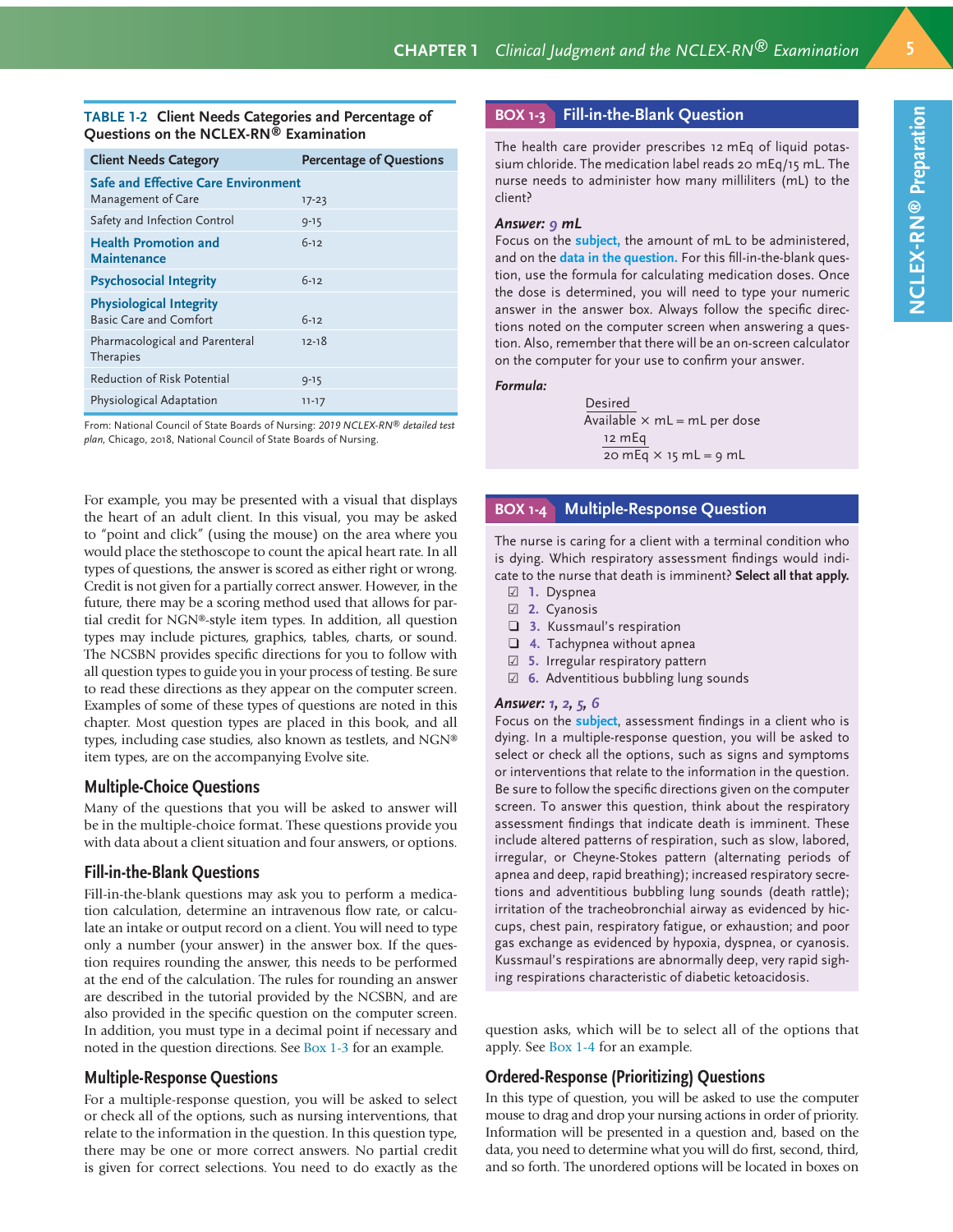|                                                                                                                                                                                                                                                     | <b>SAUNDERS</b>                                                                                                                                                                                                                                                                                                                            | REVIEW THE <b>NCLEX-RN</b> <sup>®</sup> EXAMINATION 7 <sup>TH</sup> EDITION                                             |                              | Silvestri                      |
|-----------------------------------------------------------------------------------------------------------------------------------------------------------------------------------------------------------------------------------------------------|--------------------------------------------------------------------------------------------------------------------------------------------------------------------------------------------------------------------------------------------------------------------------------------------------------------------------------------------|-------------------------------------------------------------------------------------------------------------------------|------------------------------|--------------------------------|
|                                                                                                                                                                                                                                                     | History<br><b>Study Mode</b><br>Home                                                                                                                                                                                                                                                                                                       |                                                                                                                         |                              | <b>Calculator</b><br>Help      |
|                                                                                                                                                                                                                                                     | <b>Question 14 of 20</b>                                                                                                                                                                                                                                                                                                                   | $\,$<br>14<br>Go                                                                                                        |                              | <b>Bookmark</b><br><b>Stop</b> |
| A unit of packed red blood cells has been<br>prescribed for a client with low hemoglobin and<br>hematocrit levels. The nurse notifies the blood<br>bank of the prescription, and a blood specimen is<br>drawn from the client for typing and cross- |                                                                                                                                                                                                                                                                                                                                            | Drag the text in the left column to the correct order in the right column.<br>Document that the blood was administered. | 1                            |                                |
|                                                                                                                                                                                                                                                     | matching. The nurse receives a telephone call<br>from the blood bank and is informed that the unit<br>of blood is ready for administration. In what<br>priority order should the nurse perform the<br>actions necessary to administer the blood?<br>Arrange the actions in the order that they<br>should be performed. All options must be | Obtain the unit of blood from the blood bank.<br>Ensure that an informed consent has been<br>signed.                    | $\overline{\mathbf{z}}$<br>3 |                                |
|                                                                                                                                                                                                                                                     | used.                                                                                                                                                                                                                                                                                                                                      | Insert an 18- or 19-gauge intravenous (IV)<br>catheter into the client.                                                 | 4                            |                                |
|                                                                                                                                                                                                                                                     |                                                                                                                                                                                                                                                                                                                                            | Check the health care provider's prescription for $5$<br>administering blood.                                           |                              |                                |
|                                                                                                                                                                                                                                                     |                                                                                                                                                                                                                                                                                                                                            | Ask a licensed nurse to assist in confirming<br>blood compatibility and verifying client identity.                      | 6                            |                                |
|                                                                                                                                                                                                                                                     | Reference<br>Rationale<br>Nursing Tip<br>Strategy                                                                                                                                                                                                                                                                                          | Submit                                                                                                                  | Reset                        |                                |

**FIGURE 1-1** Example of an ordered-response question.

the left side of the screen, and you need to move all options in order of priority to ordered- response boxes on the right side of the screen. Specific directions for moving the options are provided with the question. See Fig. 1-1 for an example. Examples of this question type are located on the accompanying Evolve site.

#### **Figure Questions**

A question with a picture or graphic will ask you to answer the question based on the picture or graphic. The question could contain a chart, a table, or a figure or illustration. You also may be asked to use the computer mouse to point and click on a specific area in the visual. A figure or illustration may appear in any type of question, including a multiple-choice question. See Box 1-5 for an example.

#### **Chart/Exhibit Questions**

In this type of question, you will be presented with a problem and a chart or exhibit. You will be provided with three or more tabs or buttons that you need to click to obtain the information needed to answer the question. A prompt or message will appear that will indicate the need to click on a tab or button. See Box 1-6 for an example.

#### **Graphic Option Questions**

In this type of question, the option selections will be pictures rather than text. Each option will be preceded by a circle, and you will need to use the computer mouse to click in the circle that represents your answer choice. See Box 1-7 for an example.

#### **Audio Questions**

Audio questions will require listening to a sound to answer the question. These questions will prompt you to use the headset provided and to click on the sound icon. You will be able to click on the volume button to adjust the volume to your comfort level, and you will be able to listen to the sound as many times as necessary. Content examples include, but are not limited to, various lung sounds, heart sounds, or bowel sounds. Examples of this question type are located on the accompanying Evolve site (Fig. 1-2).

#### **Case Study Questions**

Case study questions are the expected format for the NGN® style items. These case studies may be single-episode, focusing on one point in time, or unfolding, focusing on multiple time points in client care. The single episode case studies will be accompanied by one NGN style question and the unfolding case studies will be accompanied by 6 questions in NGN style. Each type of case study is aimed at testing one or more of the cognitive skills or processes associated with the NCSBN Clinical Judgment Measurement Model (see Box 1-1). Currently, the NGN item types include enhanced hot spot/highlighting, extended drag and drop, extended multiple response, cloze (drop down), and matrix (grid). Examples of these NGN item types can be located on the Evolve site accompanying this book.

#### **Registering to Take the Examination**

It is important to obtain an NCLEX® Examination Candidate Bulletin from the NCSBN Web site at http://www.ncsbn.org, because this bulletin provides all of the information you need to register for and schedule your examination. It also provides you with Web site and telephone information for NCLEX® examination contacts. The initial step in the registration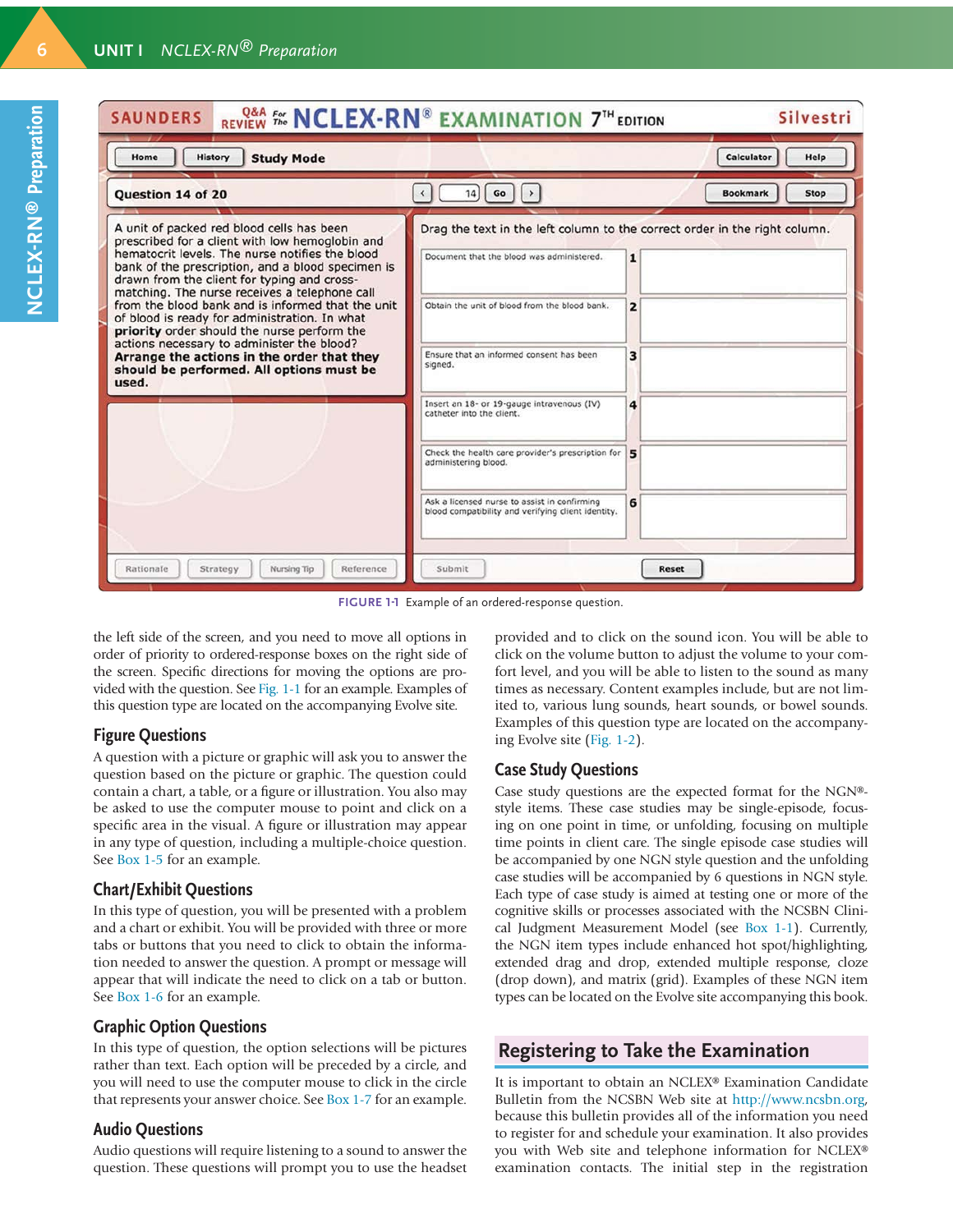#### **BOX 1-5 Figure Question**

The nurse performs client rounds and notes that a client with a respiratory disorder is wearing this oxygen device (refer to figure). The nurse would document that the client is receiving oxygen by which type of low-flow oxygen delivery system? Refer to figure.



(Figure from Potter P, Perry A, Stockert P, Hall A: *Fundamentals of nursing,* ed 9, St. Louis, 2017, Mosby.)

#### **BOX 1-6** Chart/Exhibit Question

Oral prednisone is prescribed for a hospitalized client. The nurse reviews the client's medical record and is **most** concerned about this prescription because of which documented item? **Refer to chart.**



- **1.** Furosemide
- **2.** Hypertension
- **3.** Diabetes mellitus
- **4.** Normal electrocardiogram

#### *Answer: 3*

Note the **strategic word,** *most.* This chart/exhibit question provides you with data from a client's medical chart, identifies a prescribed medication, and asks about a concern related to this medication. Read all the **data in the question** and the client's chart. Use nursing knowledge about the interactions and effects of prednisone, and recall that this medication may increase the blood glucose level. This will assist in directing you to option 3. For these question types, be certain to read all of the data in the client's chart before selecting the answer. Remember you will be provided with tabs to click to read information.

- **1.** Venturi mask
- **2.** Nasal cannula
- **3.** Simple face mask
- **4.** Partial rebreather mask

#### *Answer: 3*

Focus on the **subject,** the type of face mask that the client is wearing. For some of these question types, you need to use the computer mouse and point and click at a designated area to answer the question. For this question, use of the computer mouse is not necessary. A simple face mask is used to deliver low-flow oxygen concentrations of 40% to 60% for short-term oxygen therapy. It also may be used in an emergency. A minimum flow rate of 5 L/min is needed to prevent the rebreathing of exhaled air. The simple face mask fits over the nose and mouth, has exhalation ports, and has a tube that connects to the oxygen source. A Venturi mask is a high-flow oxygen delivery system that delivers an accurate oxygen concentration. An adaptor is located between the bottom of the mask and the oxygen source. The adaptor contains holes of different sizes that allow specific amounts of air to mix with the oxygen. The nasal cannula contains nasal prongs that are used to deliver oxygen flow rates at 1 to 6 L/min. A partial rebreather mask is a mask with a reservoir bag without flaps. It provides oxygen concentrations of 60% to 75% with flow rates of 6 to 11 L/min.

#### **BOX 1-7 Graphic Options Question**

The primary health care provider prescribes a tuberculin skin test to be done on a client. Which syringe would the nurse select to perform the test? **Refer to Figures 1 to 4.**



<sup>(</sup>Figure from Potter P, Perry A, Stockert P, Hall A: *Fundamentals of nursing,* ed 9, St. Louis, 2017, Mosby.)

#### *Answer: 2*

Focus on the **subject,** the procedure for administering a tuberculin skin test. This question requires you to select the picture that represents your answer choice. To perform a tuberculin skin test, the nurse would use a tuberculin syringe that is marked in 0.01 (hundredths) because the dose for administration is less than 1 mL. Option 1 is a 3-mL syringe and is marked in 0.1 (tenths) and is used for most subcutaneous or intramuscular injections. Insulin syringes are available in 50 and 100 units and are used to administer insulin.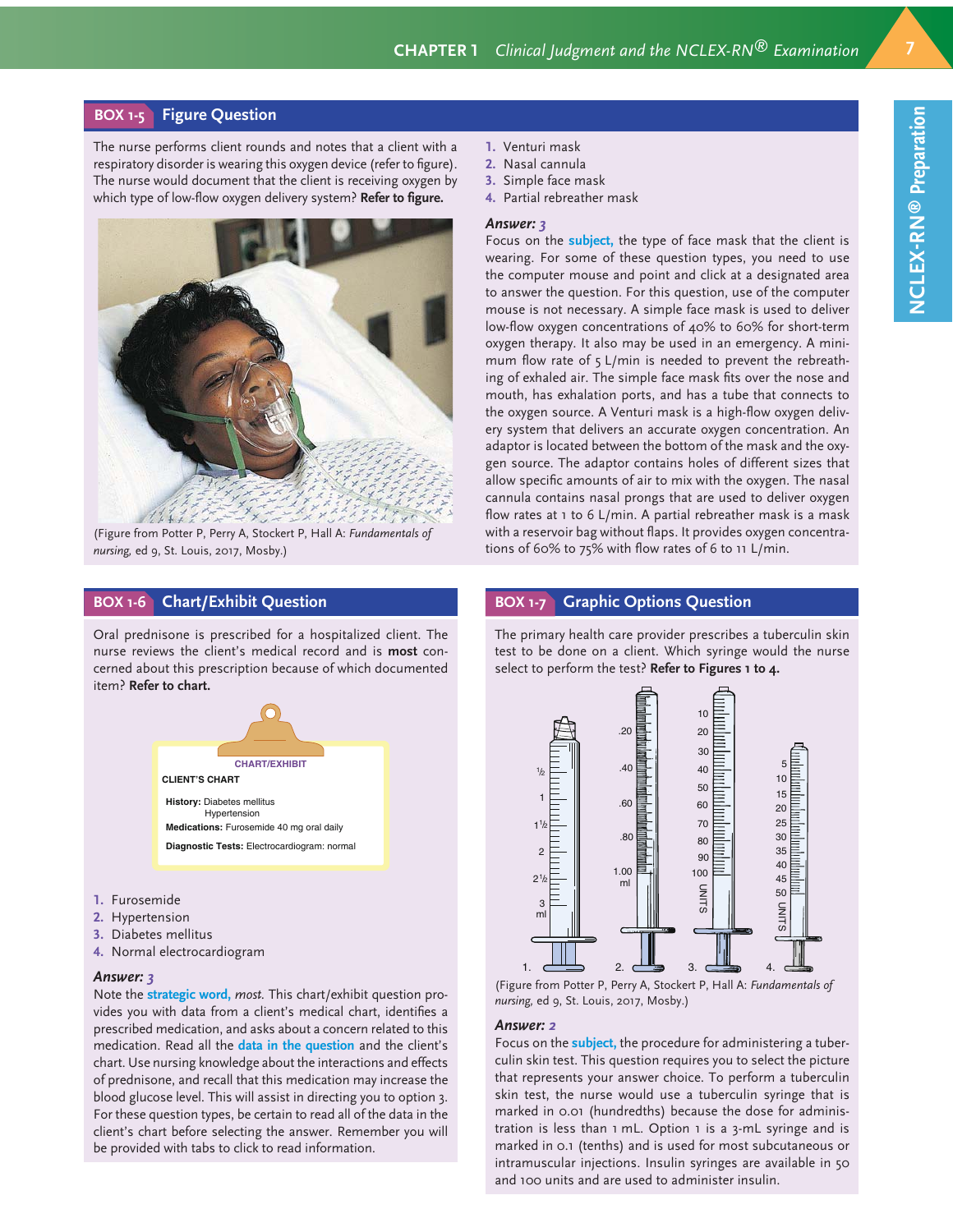| <b>SAUNDERS</b>                                                                                                                                                                                                                                                                                                                                                                                                                                                                                   | REVIEW FOR <b>NOLEX-RN</b> <sup>®</sup> EXAMINATION 7 <sup>TH</sup> EDITION                                                      | Silvestri                 |
|---------------------------------------------------------------------------------------------------------------------------------------------------------------------------------------------------------------------------------------------------------------------------------------------------------------------------------------------------------------------------------------------------------------------------------------------------------------------------------------------------|----------------------------------------------------------------------------------------------------------------------------------|---------------------------|
| History<br>Home<br><b>Study Mode</b>                                                                                                                                                                                                                                                                                                                                                                                                                                                              |                                                                                                                                  | <b>Calculator</b><br>Help |
| Question 4 of 10                                                                                                                                                                                                                                                                                                                                                                                                                                                                                  | $\rightarrow$<br>Go                                                                                                              | <b>Bookmark</b><br>Stop   |
| The nurse is auscultating breath sounds in a<br>hospitalized client with emphysema and hears<br>these sounds.<br>Which sound should the nurse document?<br><b>Play Sound</b>                                                                                                                                                                                                                                                                                                                      | Crackles<br>1.<br>$\sqrt{0}$ 2.<br>High-pitched wheezes<br>Bronchial breath sounds<br>3.<br>4.<br>Bronchovesicular breath sounds |                           |
| <b>Rationale:</b><br>The sounds that the nurse hears are high-<br>pitched wheezes. These are musical sounds<br>that predominate in expiration but may occur in<br>both expiration and inspiration. They occur in<br>the small airways and are heard in narrowed-<br>airway diseases such as asthma or<br>emphysema. Crackles resemble the sound of a<br>lock of hair being rubbed between the thumb<br>and forefinger. Crackles occur with sudden<br>opening of small airways that contain fluid, |                                                                                                                                  |                           |
| Rationale<br><b>Nursing Tip</b><br>Reference<br>Strategy                                                                                                                                                                                                                                                                                                                                                                                                                                          | Submit<br>Correct                                                                                                                | Correct Answer: 2         |

**FIGURE 1-2** Example of an audio question.

process is to submit an application to the state board of nursing in the state in which you intend to obtain licensure. You need to obtain information from the board of nursing regarding the specific registration process because the process may vary from state to state. Then, use the NCLEX® Examination Candidate Bulletin as your guide to complete the registration process.

Following the registration instructions and completing the registration forms precisely and accurately are important. Registration forms not properly completed or not accompanied by the proper fees in the required method of payment will be returned to you and will delay testing. You must pay a fee for taking the examination; you also may have to pay additional fees to the board of nursing in the state in which you are applying.

#### **Authorization to Test Form and Scheduling an Appointment**

Once you are eligible to test, you will receive an Authorization to Test (ATT) form. You cannot make an appointment until you receive an ATT form. Note the validity dates on the ATT form, and schedule a testing date and time before the expiration date on the ATT form. The NCLEX® Examination Candidate Bulletin provides you with the directions for scheduling an appointment and you do not have to take the examination in the same state in which you are seeking licensure.

The ATT form contains important information, including your test authorization number, candidate identification (ID)

number, and validity date. You need to take your ATT form to the testing center on the day of your examination. You will not be admitted to the examination if you do not have it.

#### **Changing Your Appointment**

If for any reason you need to change your appointment to test, you can make the change on the candidate Web site or by calling candidate services. Refer to the NCLEX® Examination Candidate Bulletin for this contact information and other important procedures for canceling and changing an appointment. If you fail to arrive for the examination or fail to cancel your appointment to test without providing appropriate notice, you will forfeit your examination fee and your ATT form will be invalidated. This information will be reported to the board of nursing in the state in which you have applied for licensure, and you will be required to register and pay the testing fees again.

#### **The Day of the Examination**

It is important that you arrive at the testing center at least 30 minutes before the test is scheduled. If you arrive late for the scheduled testing appointment, you may be required to forfeit your examination appointment. If it is necessary to forfeit your appointment, you will need to reregister for the examination and pay an additional fee. The board of nursing will be notified that you did not take the test. A few days before your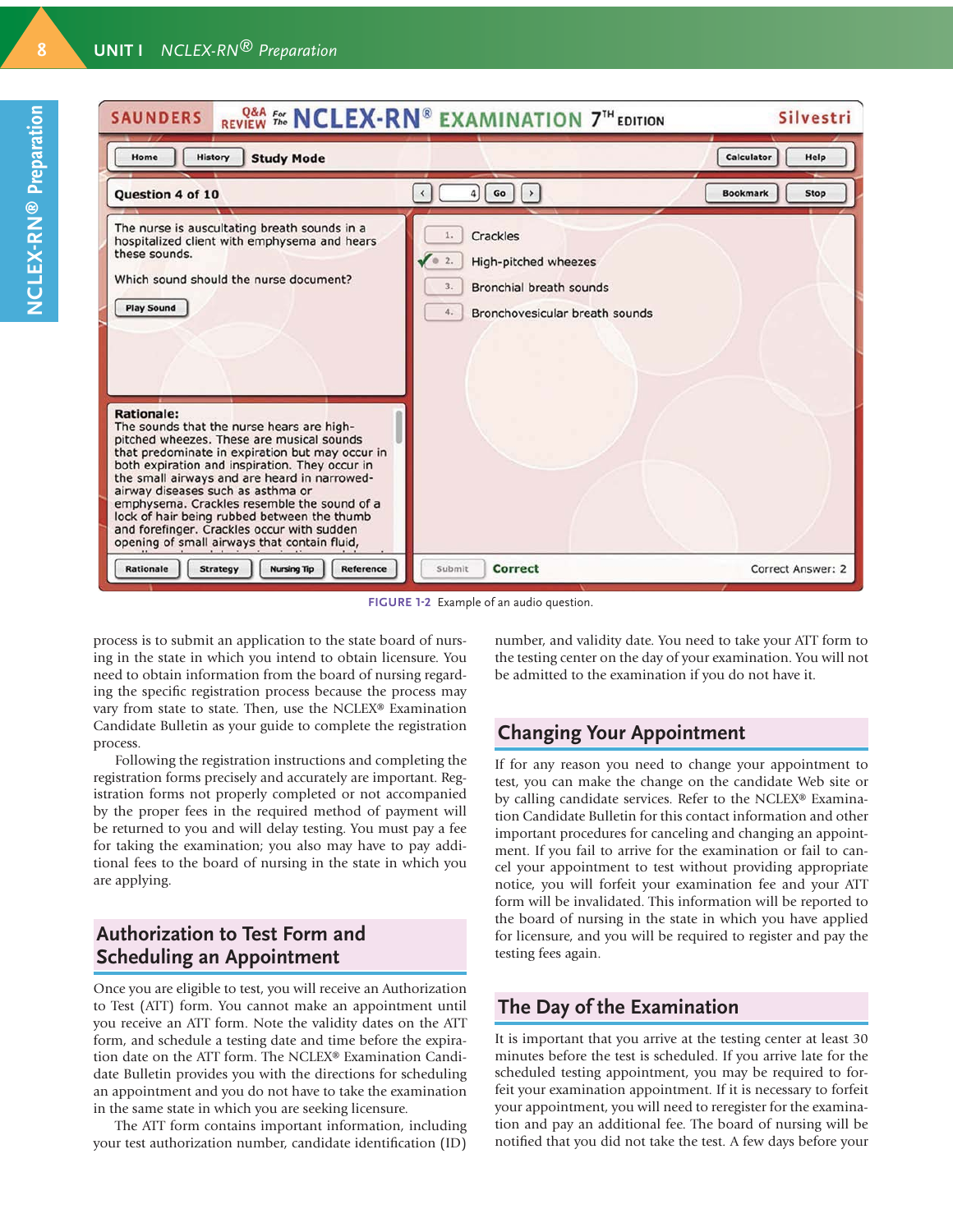**9**

scheduled date of testing, take the time to drive to the testing center to determine its exact location, the length of time required to arrive at that destination, and any potential obstacles that might delay you, such as road construction, traffic, or parking sites.

In addition to the ATT form, you must have proper identification such as a U.S. driver's license, passport, U.S. state ID, or U.S. military ID to be admitted to take the examination. All acceptable ID must be valid and not expired and contain a photograph and signature (in English). In addition, the first and last names on the ID must match the ATT form. According to the NCSBN guidelines, any name discrepancies require legal documentation, such as a marriage license, divorce decree, or court action legal name change.

#### **Testing Accommodations**

If you require testing accommodations, you should contact the board of nursing before submitting a registration form. The board of nursing will provide the procedures for the request. The board of nursing must authorize testing accommodations. After board of nursing approval, the NCSBN reviews the requested accommodations and must approve the request. If the request is approved, the candidate will be notified and provided the procedure for registering for and scheduling the examination.

#### **The Testing Center**

The testing center is designed to ensure complete security of the testing process. Strict candidate ID requirements have been established. You will be asked to read the rules related to testing. A digital fingerprint and palm vein print will be taken. A digital signature and photograph will also be taken at the testing center. These identity confirmations will accompany the NCLEX® examination results. In addition, if you leave the testing room for any reason, you may be required to perform these identity confirmation procedures again to be readmitted to the room.

Personal belongings are not allowed in the testing room; all electronic devices must be placed in a sealable bag provided by the test administrator and kept in a locker. Any evidence of tampering with the bag could result in a written incident report and dismissal from the test center with no exam refund. A locker and locker key will be provided for you; however, storage space is limited, so you must plan accordingly. In addition, the testing center will not assume responsibility for your personal belongings. The testing waiting areas are generally small; friends or family members who accompany you are not permitted to wait in the testing center while you are taking the examination.

Once you have completed the admission process, the test administrator will escort you to the assigned computer. You will be seated at an individual workspace area that includes computer equipment, appropriate lighting, an erasable note board, and a marker. No items, including unauthorized scratch paper, are allowed into the testing room. Eating, drinking, or the use of tobacco is not allowed in the testing room. You will be observed at all times by the test administrator while taking the examination. In addition, video and audio recordings of

all test sessions are made. The testing center has no control over the sounds made by typing on the computer by others. If these sounds are distracting, raise your hand to summon the test administrator. Earplugs are available upon request.

You must follow the directions given by the testing center staff and must remain seated during the test except when authorized to leave. If you think that you have a problem with the computer, need a clean note board, need to take a break, or need the test administrator for any reason, you must raise your hand. You are also encouraged to access the NCSBN candidate Web site to obtain additional information about the physical environment of the testing center and to view a virtual tour of the testing center.

#### **Testing Time**

The maximum testing time is 6 hours; this period includes the tutorial, the sample items, all breaks, and the examination. All breaks are optional. The first optional break will be offered after 2 hours of testing. The second optional break is offered after 3.5 hours of testing. Remember that all breaks count against testing time. If you take a break, you must leave the testing room and, when you return, you may be required to perform identity confirmation procedures to be readmitted.

#### **Length of the Examination**

The minimum number of questions that you will need to answer is 75. Of these 75 questions, 60 will be operational (scored) questions and 15 will be pretest (unscored) questions. The maximum number of questions in the test is 265. Fifteen of the total number of questions that you need to answer will be pretest (unscored) questions.

The pretest questions are questions that may be presented as scored questions on future examinations. These pretest questions are not identified as such. In other words, you do not know which questions are the pretest (unscored) questions; however, these pretest (unscored) questions will be administered among the first 75 questions in the test.

#### **Pass-or-Fail Decisions**

All examination questions are categorized by test plan area and level of difficulty. This is an important point to keep in mind when you consider how the computer makes a pass-orfail decision because a pass-or-fail decision is not based on a percentage of correctly answered questions.

The NCSBN indicates that a pass-or-fail decision is governed by three different scenarios. The first scenario is referred to as the 95% Confidence Interval Rule. In this scenario the computer stops administering test questions when it is 95% mathematically certain that the test-taker's ability is either clearly above or below the passing standard. The second scenario is known as the Maximum- Length Exam Rule and it is in this scenario that the final ability estimate of the test-taker is considered. If the final ability estimate is above the passing standard, the test-taker passes; if it is below the passing standard, the test-taker fails.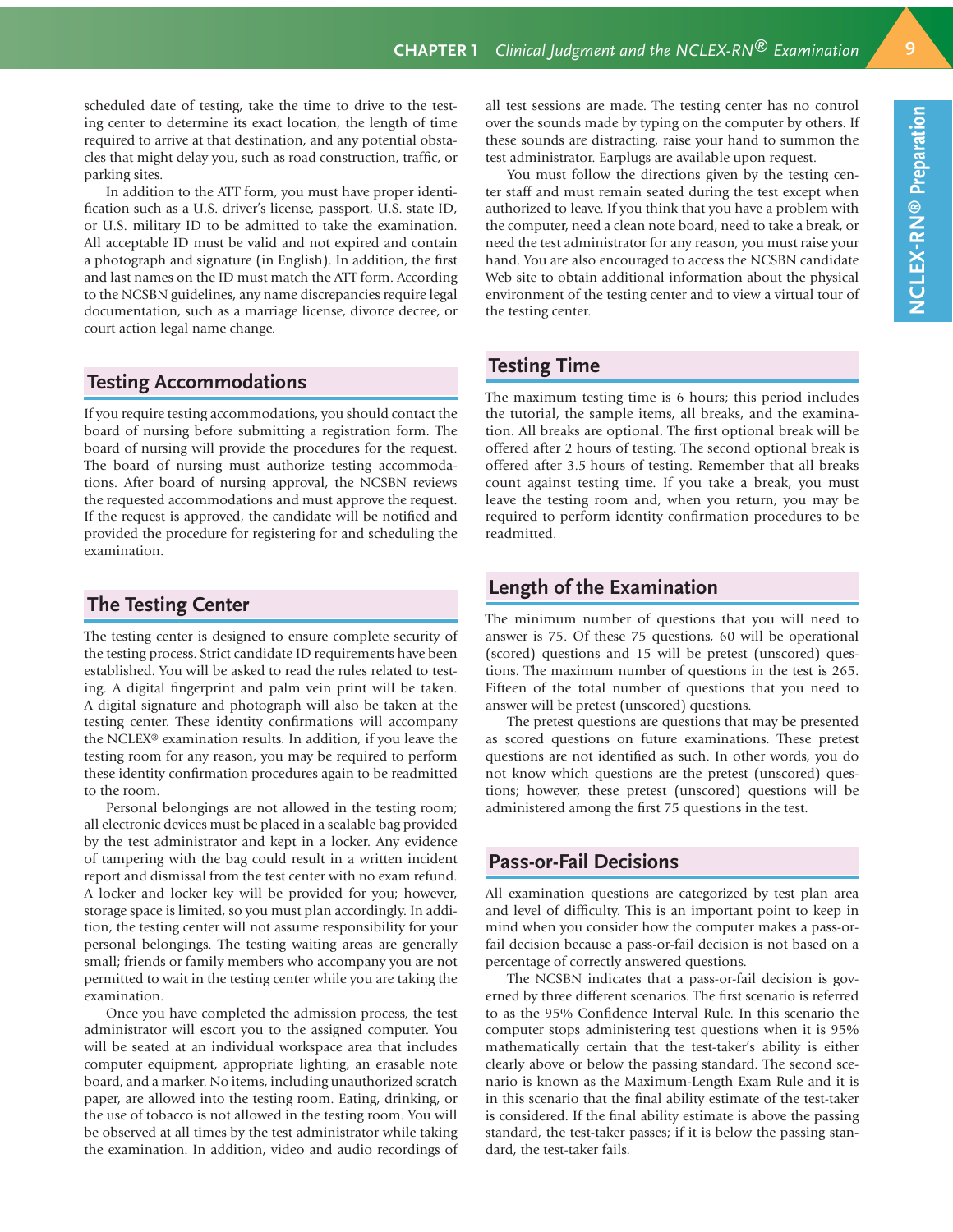The third scenario is known as the Run-Out-Of-Time (R.O.O.T.) Rule. If the examination ends because the test-taker ran out of time, the computer may not have enough information with 95% certainty to make a clear pass-or-fail decision. If this is the case, the computer will review the test-taker's performance during testing. If the test- taker has not answered the minimum number of required questions, the test-taker fails. If the test-taker's ability estimate was consistently above the passing standard on the last 60 questions, the test-taker passes. If the test-taker's ability estimate falls below the passing standard, even once, the test-taker fails. Additional information about pass-or-fail decisions can be found in the NCLEX® Examination Candidate Bulletin located at http://www.ncsbn.org.

#### **Completing the Examination**

When the examination has ended, you will complete a brief computer- delivered questionnaire about your testing experience. After you complete this questionnaire, you need to raise your hand to summon the test administrator. The test administrator will collect and inventory all note boards and then permit you to leave.

Following completion of the NCLEX, you may be asked to participate in the NCSBN's research study on NGN style questions. If you agree to participate you will be asked to answer NGN type questions.

#### **Processing Results**

Every computerized examination is scored twice, once by the computer at the testing center and again after the examination is transmitted to the test scoring center. No results are released at the testing center; testing center staff do not have access to examination results. The board of nursing receives your result and your result will be mailed to you approximately 1 month after you take the examination. In some states, an unofficial result can be obtained via the Quick Results Service two business days after taking the examination. There is a fee for this service and information about obtaining your NCLEX® result by this method can be obtained on the NCSBN Web site under candidate services.

#### **Candidate Performance Report**

A candidate performance report is provided to a test-taker who failed the examination. This report provides the test-taker with information about his or her strengths and weaknesses in relation to the test plan framework and provides a guide for studying and retaking the examination. If a retake is necessary, the candidate must wait at least 45 days between examination administrations, depending on state procedures. Test-takers should refer to the state board of nursing in the state in which licensure is sought for procedures regarding when the examination can be taken again.

#### **Interstate Endorsement**

Because the NCLEX-RN® examination is a national examination, you can take the examination in any state. Your original license, however, will come from the state in which you

#### **BOX 1-8** Foreign-Educated Nurse: Some **Documents Needed to Obtain Licensure**

- **1.** Proof of citizenship or lawful alien status
- **2.** Work visa
- **3.** VisaScreen certificate
- **4.** Commission on Graduates of Foreign Nursing Schools (CGFNS) certificate
- **5.** Criminal background check documents
- **6.** Official transcripts of educational credentials sent directly to credentialing agency or board of nursing from home country school of nursing
- **7.** Validation of a comparable nursing education as that provided in U.S. nursing programs; this may include theoretical instruction and clinical practice in a variety of nursing areas, including, but not limited to, medical nursing, surgical nursing, pediatric nursing, maternity and newborn nursing, community and public health nursing, and mental health nursing.
- **8.** Validation of safe professional nursing practice in home country
- **9.** Copy of nursing license or diploma or both
- **10.** Proof of proficiency in the English language
- **11.** Photograph(s)
- **12.** Social security number
- **13.** Application and fees

applied for licensure. When licensure is received, you can apply for interstate endorsement, which is obtaining a license in another state to practice nursing in that state. The procedures and requirements for interstate endorsement may vary from state to state, and these procedures can be obtained from the state board of nursing in the state in which endorsement is sought.

#### **Nurse Licensure Compact**

It may be possible to practice nursing in another state under the mutual recognition model of nursing licensure if the state has enacted a Nurse Licensure Compact. To obtain information about the Nurse Licensure Compact and the states that are part of this interstate compact, access the NCSBN Web site at http://www.ncsbn.org.

#### **The Foreign- Educated Nurse**

An important first step in the process of obtaining information about becoming a registered nurse in the United States is to access the NCSBN website at http://www.ncsbn.org and obtain information provided for international nurses in the NCLEX Web site link. The NCSBN provides information about some of the documents you need to obtain as an international nurse seeking licensure in the United States and about credentialing agencies. Refer to Box  $1-8$  for a listing of some of these documents. The NCSBN also provides information regarding the requirements for education and English proficiency, and immigration requirements such as visas and VisaScreen. You are encouraged to access the NCSBN Web site to obtain the most current information about seeking licensure as a registered nurse in the United States.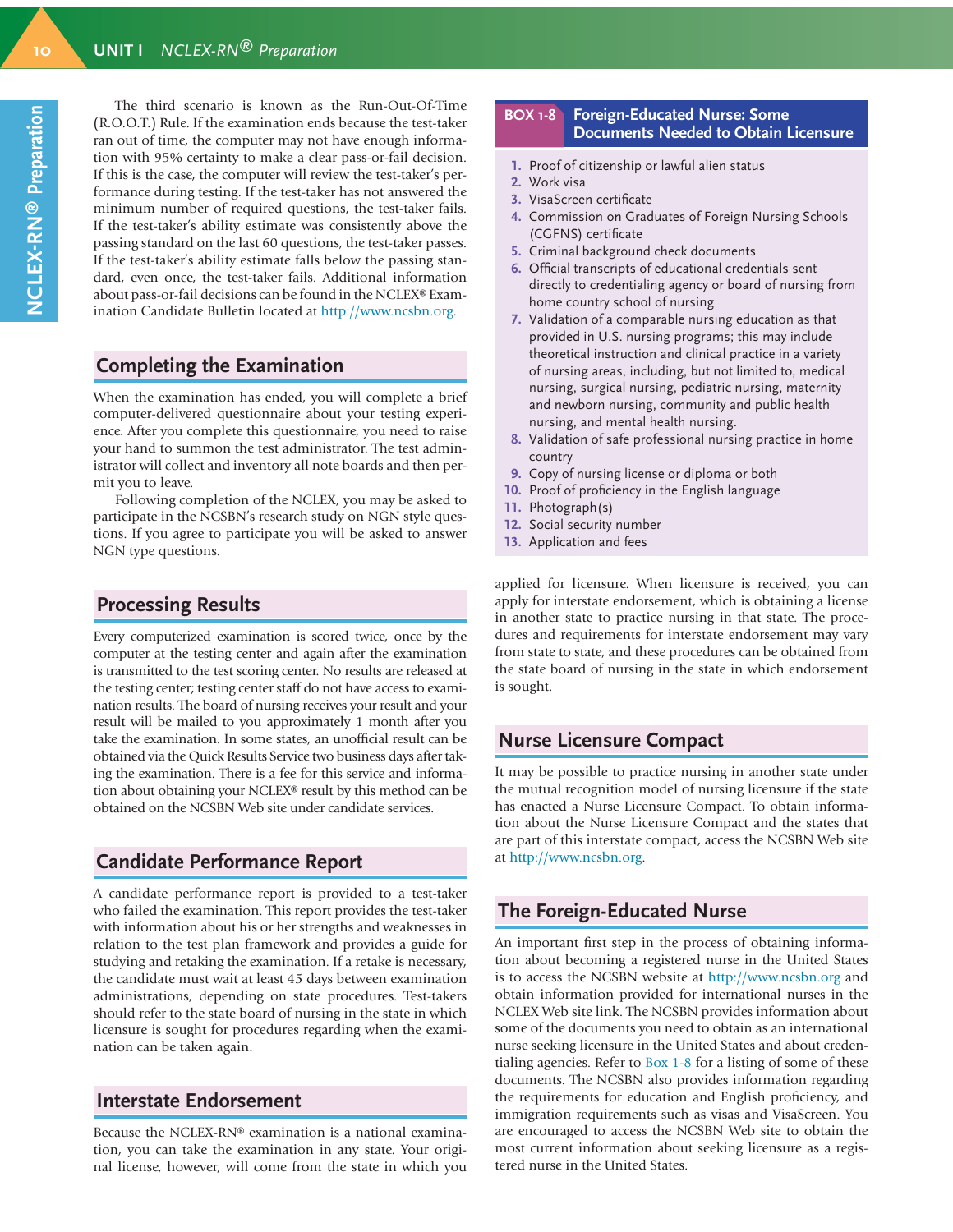Boards of nursing can decide either to use a credentialing agency to evaluate your documents or to review your documents at the specific state board, known as in-house evaluation. When you contact the board of nursing in the state in which you intend to work as a nurse, inform them that you were educated outside of the United States and ask that they send you an application to apply for licensure by examination. Be sure to specify that you are applying for registered nurse (RN) licensure. You should also ask about the specific documents needed to become eligible to take the NCLEX examination. You can obtain contact information for each state board of nursing through the NCSBN Web site at http://www.ncsbn.org. In addition, you can write to the NCSBN regarding the NCLEX® examination. The address is 111 East Wacker Drive, Suite 2900, Chicago, IL 60601. The telephone number for the NCSBN is 1-866-293-9600; the international telephone is 011-1-312-525-3600; the fax number is 1- 312- 279- 1032.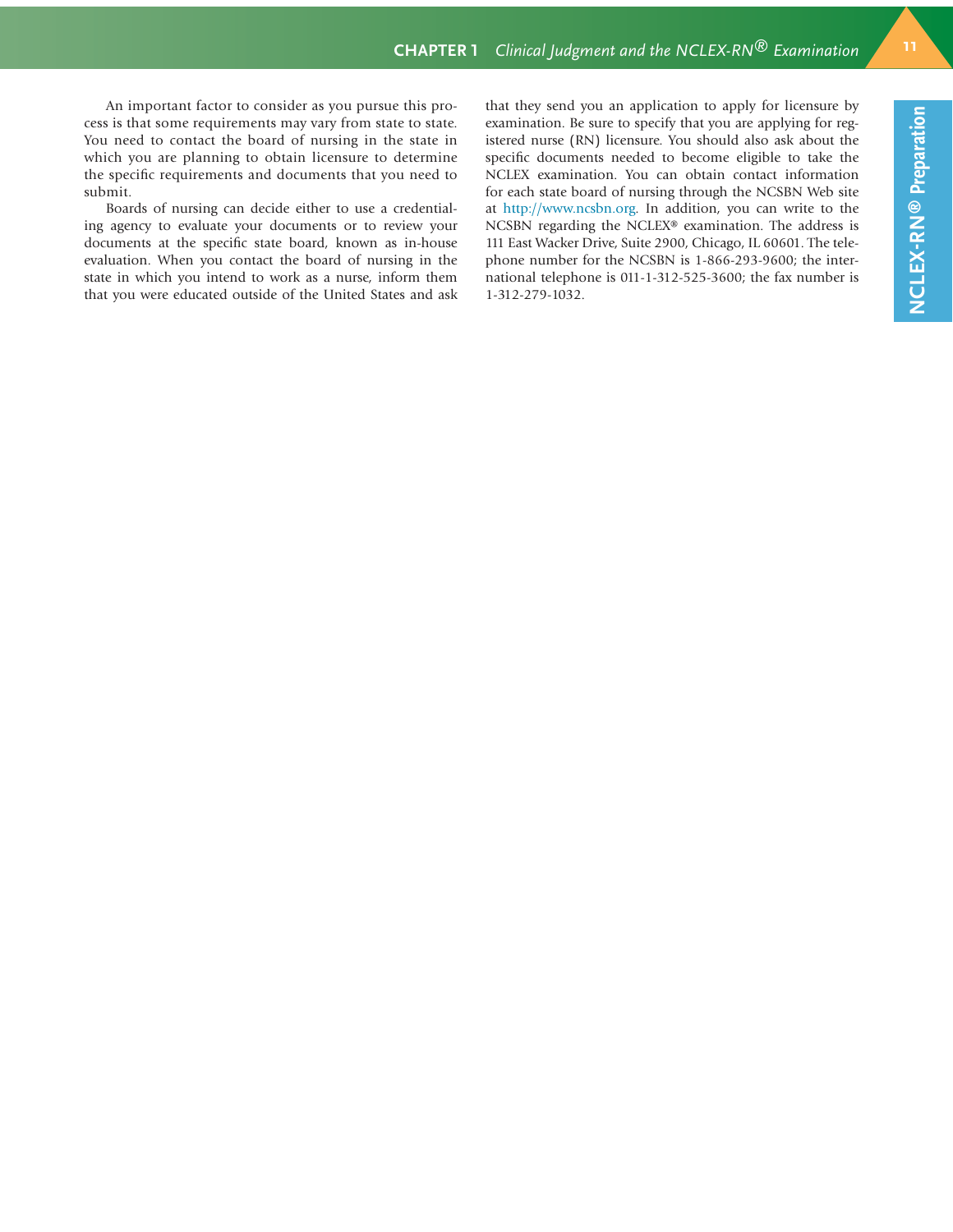### **UNIT II**

## **Client Needs**

- **Chapter 5 Client Needs and the NCLEX-RN® Test Plan 30**
- **Chapter 6 Physiological Integrity Practice Questions 34**
- **Chapter 7 Safe and Effective Care Environment Practice Questions 219**
- **Chapter 8 Health Promotion and Maintenance Practice Questions 316**
- **Chapter 9 Psychosocial Integrity Practice Questions 412**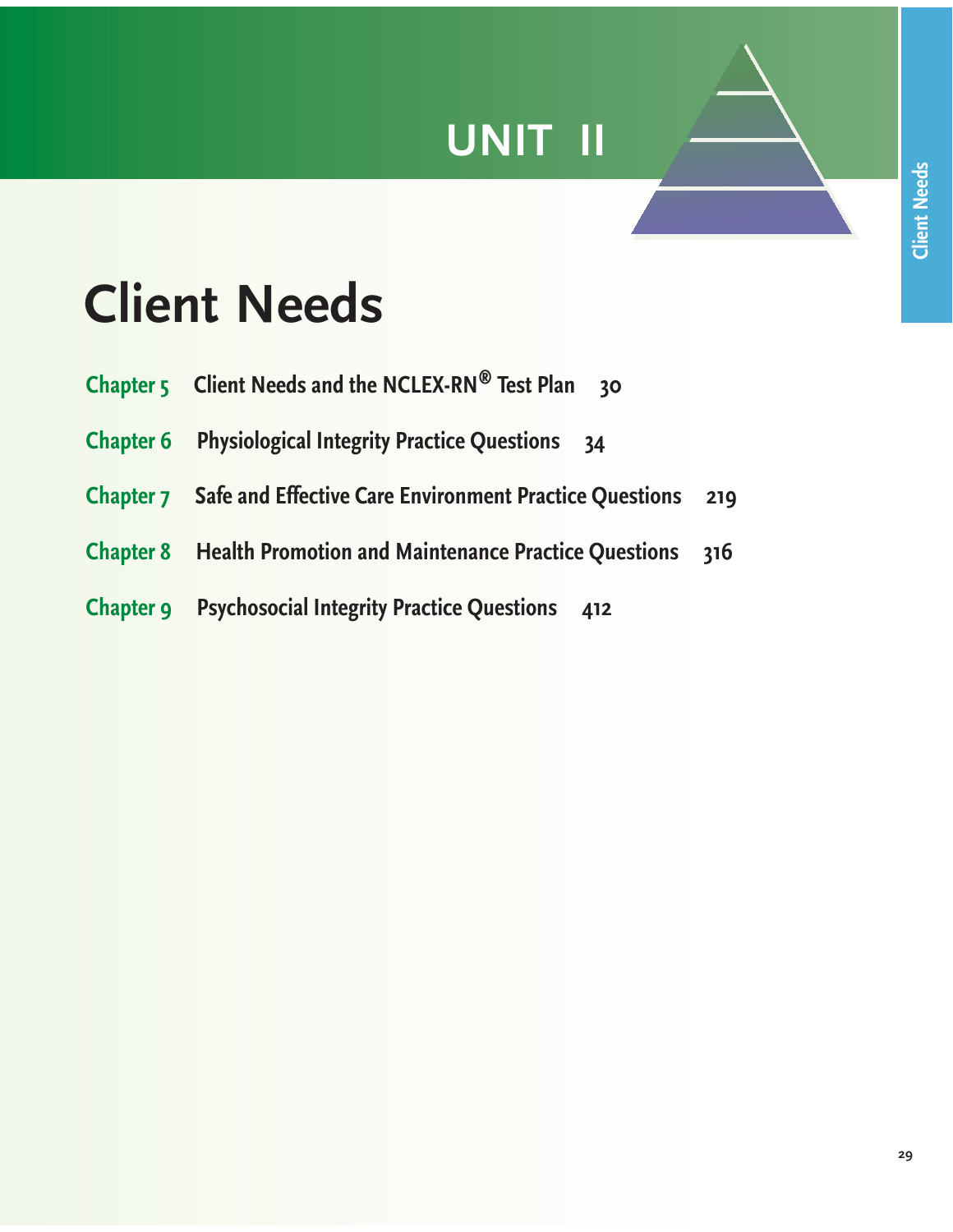### **CHAPTER** 5

### **Client Needs and the NCLEX-RN® Test Plan**

In the new test plan, which was implemented in April 2019, the National Council of State Boards of Nursing (NCSBN) identified a test plan framework that was based on Client Needs. This framework was selected on the basis of the findings in a practice analysis study of newly licensed registered nurses in the United States. This study identified the nursing activities performed by entry-level nurses. Also, according to the NCSBN, the Client Needs categories provide a structure for defining nursing actions and competencies across all settings for all clients. The NCSBN identifies four major categories of Client Needs. Some of these categories are further divided into subcategories, and the percentage of test questions in each subcategory is identified in Table 5-1.

The information in this chapter related to the test plan was obtained from the NCSBN Web site at http://www.ncsbn.org and from the NCSBN *NCLEX- RN® Examination Test Plan,*  Effective April 2019. Additional information regarding the test and its development can be obtained by accessing the NCSBN Web site at http://www.ncsbn.org or by writing to the National Council of State Boards of Nursing, 111 E. Wacker Drive, Suite 2900, Chicago, IL 60601.

#### **Physiological Integrity**

The Physiological Integrity category includes four subcategories: Basic Care and Comfort, Pharmacological and Parenteral Therapies, Reduction of Risk Potential, and Physiological Adaptation. The NCSBN describes the content tested in each subcategory. Basic Care and Comfort addresses content that tests the ability of the nurse to make clinical judgments when providing basic care and comfort measures and assisting the client in performing activities of daily living. Pharmacological and Parenteral Therapies addresses content that tests the ability required to administer medications and parenteral therapies and to make clinical judgments about pharmacological therapies. Reduction of Risk Potential addresses content that tests the ability required by the nurse to make clinical judgments in order to prevent complications or health problems related to the client's condition, or any prescribed treatments or procedures. Physiological Adaptation addresses content that tests the nurse's ability to make clinical judgments required to provide care to clients with acute, chronic, or life-threatening conditions.

The NCSBN identifies related content and specific nursing activities for the subcategories of the Physiological Integrity category. For specific content and nursing activities, refer to the NCSBN test plan that can be located at the NCSBN

**TABLE 5- 1 Client Needs Categories and Percentage of Questions on the NCLEX-RN® Examination**

| <b>Client Needs Category</b>                                     | <b>Percentage of Questions</b> |
|------------------------------------------------------------------|--------------------------------|
| <b>Safe and Effective Care Environment</b><br>Management of Care | $17 - 23$                      |
| Safety and Infection Control                                     | $9 - 15$                       |
| <b>Health Promotion and Maintenance</b>                          | $6 - 12$                       |
| <b>Psychosocial Integrity</b>                                    | $6 - 12$                       |
| <b>Physiological Integrity</b><br><b>Basic Care and Comfort</b>  | $6 - 12$                       |
| Pharmacological and Parenteral<br>Therapies                      | $12 - 18$                      |
| Reduction of Risk Potential                                      | $9 - 15$                       |
| Physiological Adaptation                                         | $11 - 17$                      |

From National Council of State Boards of Nursing: *2019 NCLEX- RN*® *detailed test plan,* Chicago, 2018, National Council of State Boards of Nursing.

Web site at http://www.ncsbn.org. See Box 5-1 for examples of questions in this Client Needs category, and refer to Chapter 6, for practice questions reflective of this Client Needs category.

#### **Safe and Effective Care Environment**

The Safe and Effective Care Environment category includes two subcategories: (1) Management of Care and (2) Safety and Infection Control. The NCSBN describes the content tested in each subcategory. Management of Care addresses content that tests the clinical judgment skills and ability of the nurse to provide and direct nursing care that will enhance the care delivery setting to protect clients, health care personnel, and others. Safety and Infection Control addresses content that tests the nurse's ability required to protect clients, health care personnel, and others from health and environmental hazards.

The NCSBN identifies related content and nursing activities for the subcategories of the Safe and Effective Care Environment category. For specific content and nursing activities, refer to the NCSBN test plan. See Box 5-2 for examples of questions in this Client Needs category, and refer to Chapter 7, for practice questions reflective of this Client Needs category.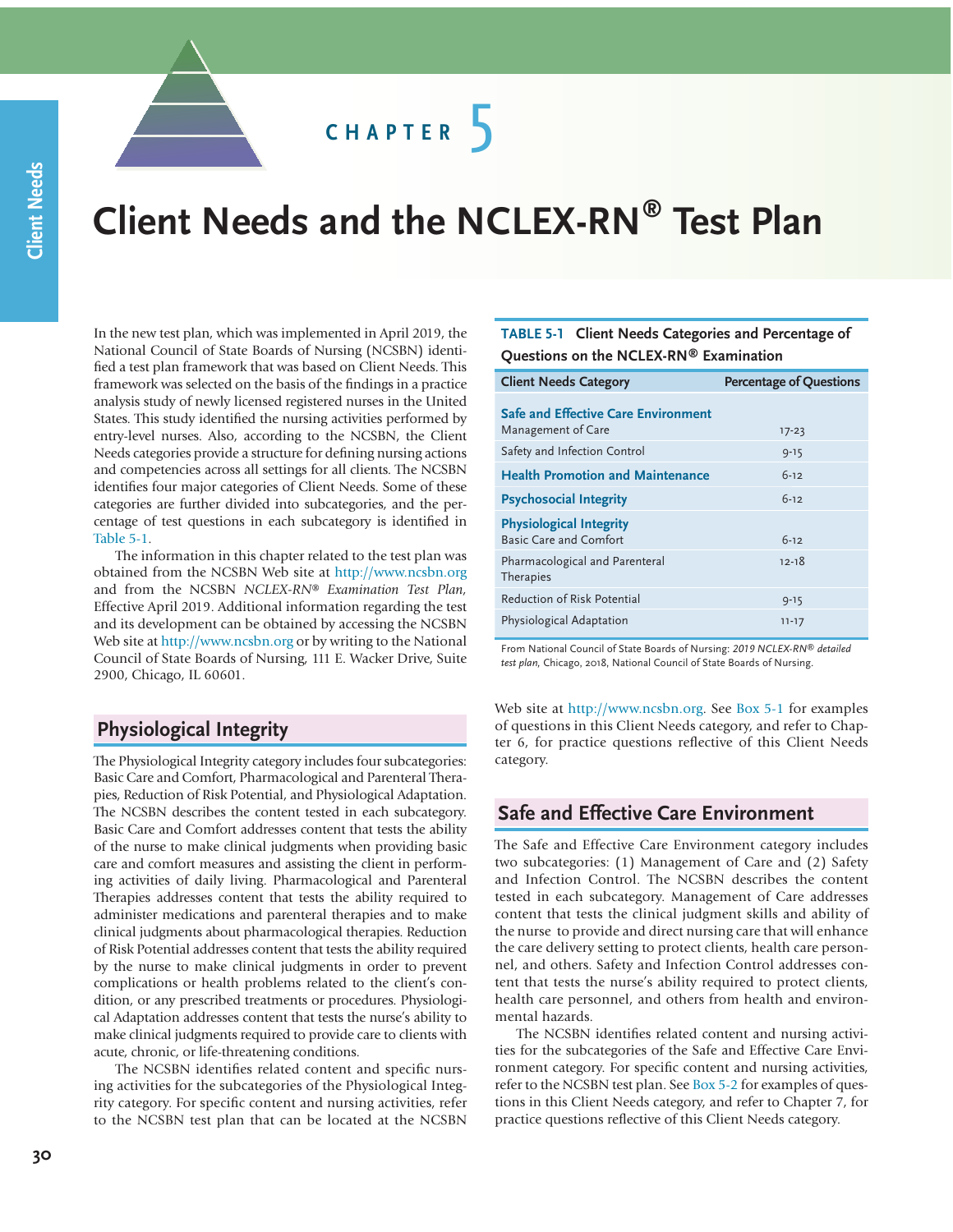#### **BOX 5-1** Physiological Integrity Questions

#### **Basic Care and Comfort**

A client with right- sided weakness needs to learn how to use a cane for home maintenance of mobility. The nurse would teach the client to position the cane by holding it in which way?

- 1. Left hand and 6 inches lateral to the left foot
- 2. Right hand and 6 inches lateral to the right foot
- 3. Left hand and placing the cane in front of the left foot
- 4. Right hand and placing the cane in front of the right foot

#### *Answer: 1*

This question addresses content related to the use of an assistive device. Focus on the **subject,** use of a cane for a client with right- sided weakness. The client is taught to hold the cane on the opposite side of the weakness, because with normal walking the opposite arm and leg move together (called *reciprocal motion*). The cane is placed 6 inches lateral to the fifth toe.

#### **Pharmacological and Parenteral Therapies**

A client is receiving furosemide 40 mg orally daily. Which finding would indicate to the nurse that the client is experiencing an adverse effect related to the medication?

- 1. A chloride level of 98 mEq/L (98 mmol/L)
- 2. A sodium level of 135 mEq/L (135 mmol/L)
- 3. A potassium level of 3.1 mEq/L (3.1 mmol/L)
- 4. A blood urea nitrogen (BUN) of 15 mg/dL (5.4 mmol/L)

#### *Answer: 3*

This question addresses content related to a medication. Focus on the **subject,** an adverse effect. Furosemide is a loop diuretic. The medication can produce acute, profound water loss; volume and electrolyte depletion; dehydration; decreased blood volume; and circulatory collapse. Option 3 is the only option that indicates an electrolyte depletion because the normal potassium level is 3.5 to 5.0 mEq/L (3.5 to 5.0 mmol/L). The normal chloride level is 98 to 107 mEq/L (98 to 107 mmol/L). The normal sodium level is 135 to 145 mEq/L (135 to 145 mmol/L). The normal BUN is 10 to 20 mg/dL (3.6 to 7.1 mmol/L).

#### **Reduction of Risk Potential**

A client is scheduled to undergo a renal biopsy. To minimize the risk of postprocedure complications, the nurse would

#### **Health Promotion and Maintenance**

The Health Promotion and Maintenance category addresses the principles related to growth and development. According to the NCSBN, this Client Needs category also addresses content that tests the clinical judgment skills and ability required to assist the client, family members, and/or significant others to prevent health problems, recognize alterations in health to detect health problems early, and develop health practices and strategies that promote and support wellness and achieve optimal health.

The NCSBN identifies related content and specific nursing activities for the Health and Promotion and Maintenance category. For specific content and nursing activities, refer to the NCSBN test plan. See Box 5-3 for examples of questions in this Client Needs category, and refer to Chapter 8, for practice questions reflective of this Client Needs category.

report which laboratory result to the primary health care provider before the procedure?

- 1. Potassium: 3.8 mEq/L (3.8 mmol/L)
- 2. Prothrombin time: 15 seconds (15 seconds)
- 3. Serum creatinine: 1.2 mg/dL (106 mcmol/L)
- 4. Blood urea nitrogen (BUN): 18 mg/dL (6.48 mmol/L)

#### *Answer: 2*

This question addresses a potential postprocedure complication of a diagnostic test (renal biopsy). Focus on the **subject,** an abnormal laboratory result. Postprocedure hemorrhage is a complication after renal biopsy. Because of this, prothrombin time is assessed before the procedure. The normal prothrombin time range is 11 to 12.5 seconds (11 to 12.5 seconds). The nurse ensures that these results are available and reports abnormalities promptly. The normal potassium is 3.5 to 5.0 mEq/L (3.5 to 5.0 mmol/L), the normal serum creatinine for a male is 0.6 to 1.2 mg/dL (53 to 106 mcmol/L) and for a female is 0.5 to 1.1 mg/dL (44 to 97 mcmol/L), and the normal BUN is 10 to 20 mg/dL (3.6 to 7.1 mmol/L).

#### **Physiological Adaptation**

A pregnant client tells the nurse that she felt wetness on her peripad and that she found some clear fluid. The nurse quickly inspects the perineum and notes the presence of the umbilical cord. The nurse would take which **immediate** action?

- 1. Monitor the fetal heart rate.
- 2. Notify the primary health care provider.
- 3. Transfer the client to the delivery room.
- 4. Place the client in Trendelenburg position.

#### *Answer: 4*

This question addresses an acute and life-threatening physical health condition. Note the **strategic word,** *immediate.* On inspection of the perineum, if the umbilical cord is noted, the nurse immediately places the client in Trendelenburg position while holding the presenting part upward to relieve the cord compression. This position is maintained while the nurse calls out for assistance with fetal heart rate monitoring and for notification of the primary health care provider. The client is transferred to the delivery room when prescribed by the primary health care provider.

#### **Psychosocial Integrity**

The Psychosocial Integrity category addresses content that tests the clinical judgment skills required to promote and support the client, family, and/or significant other's ability to cope, adapt, and/or solve problems during stressful events. According to the NCSBN, this Client Needs category also addresses the emotional, mental, and social well-being of the client, family, or significant other, and the clinical judgment skills required to care for the client with an acute or chronic mental illness.

The NCSBN identifies related content and specific nursing activities for the Psychosocial Integrity category. For specific content and nursing activities, refer to the NCSBN test plan. See Box 5-4 for examples of questions in this Client Needs category, and refer to Chapter 9, for practice questions reflective of this Client Needs category.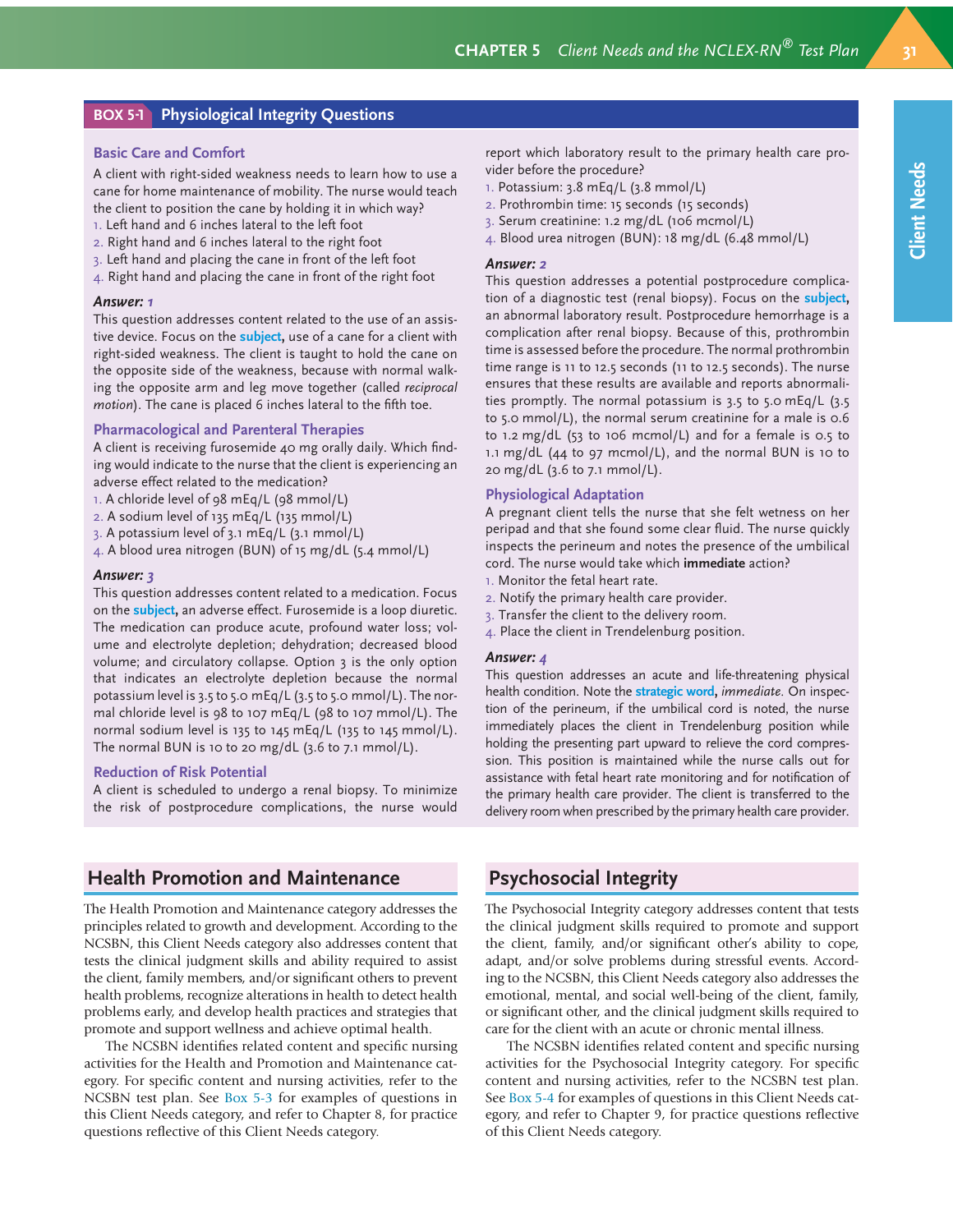#### **BOX 5-2** Safe and Effective Care Environment Questions

#### **Management of Care**

The registered nurse is planning the client assignments for the day. Which is the appropriate client assignment for the assistive personnel (AP)?

- 1. A client requiring a colostomy irrigation
- 2. A client receiving continuous tube feedings
- 3. A client who requires stool specimen collections
- 4. A client who has difficulty swallowing food and fluids

#### *Answer: 3*

This question addresses content related to assignment-making and delegation. Focus on the **subject,** the appropriate assignment for the AP. Work that is delegated to others must be done consistent with the individual's level of expertise and licensure or lack of licensure. In this situation, the most appropriate assignment for the AP is to care for the client who requires stool specimen collections. Colostomy irrigations and tube feedings are not performed by the AP. The client with difficulty swallowing food and fluids is at risk for aspiration. Remember, the health care provider needs to be competent and skilled to perform the assigned task or activity.

#### **Safety and Infection Control**

A client diagnosed with tuberculosis (TB) is scheduled to go to the radiology department for a chest radiograph. The nurse would take which action when preparing to transport the client?

- 1. Apply a mask to the client.
- 2. Apply a mask and gown to the client.
- 3. Apply a mask, gown, and gloves to the client.
- 4. Notify the radiology department so that the personnel can be sure to wear masks when the client arrives.

#### *Answer: 1*

This question addresses content related to airborne precautions. Focus on the **subject,** transporting a client with TB. Institution policies and procedures for airborne precautions are always followed; however, clients known or suspected of having TB need to wear a mask when out of the hospital room to prevent the spread of the infection to others. Gown and gloves are not necessary. Others are not protected unless the infected client wears the mask.

#### **BOX 5-3** Health Promotion and Maintenance Questions

The postpartum nurse has instructed a new mother on how to bathe her newborn. The nurse demonstrates the procedure to the mother and on the following day asks the mother to perform the procedure. Which observation by the nurse indicates that the mother is performing the procedure correctly?

- 1. The mother washes the newborn by starting with the eyes and face.
- 2. The mother washes the entire newborn's body and then washes the eyes, face, and scalp.
- 3. The mother washes the newborn by starting with the ears and then moves to the eyes and the face.
- 4. The mother washes the newborn by starting with the arms, chest, and back followed by the neck, arms, and face.

#### *Answer: 1*

This question addresses the postpartum period. Focus on the **subject,** that the mother can correctly perform the bathing procedure for her newborn. Bathing should start at the eyes and face and with the cleanest area first. Next, the external ears and behind the ears are cleaned. The newborn's neck should be washed because formula, lint, or breast milk often accumulates in the folds of the neck. Hands and arms are then washed. The newborn's legs are washed next, with the diaper area washed last. Remember to always start with the cleanest area of the body first and proceed to the dirtiest area. A client with atherosclerosis asks the nurse about dietary modifications to lower the risk of heart disease. The nurse would encourage the client to eat which food that will lower this risk?

- 1. Fresh cantaloupe
- 2. Broiled cheeseburger
- 3. Mashed potato with gravy
- 4. Fried chicken without skin

#### *Answer: 1*

This question addresses health and wellness. Focus on the **subject,** the food item that will lower the risk of heart disease. To lower the risk of heart disease, the diet should be low in saturated fat, with the appropriate number of total calories. The diet should include fewer red meats and more white meat, with the skin removed. Both gravy and fried foods are high in fat. Dairy products used should be low in fat, and foods with large amounts of empty calories should be avoided. Fresh fruits and vegetables are naturally low in fat.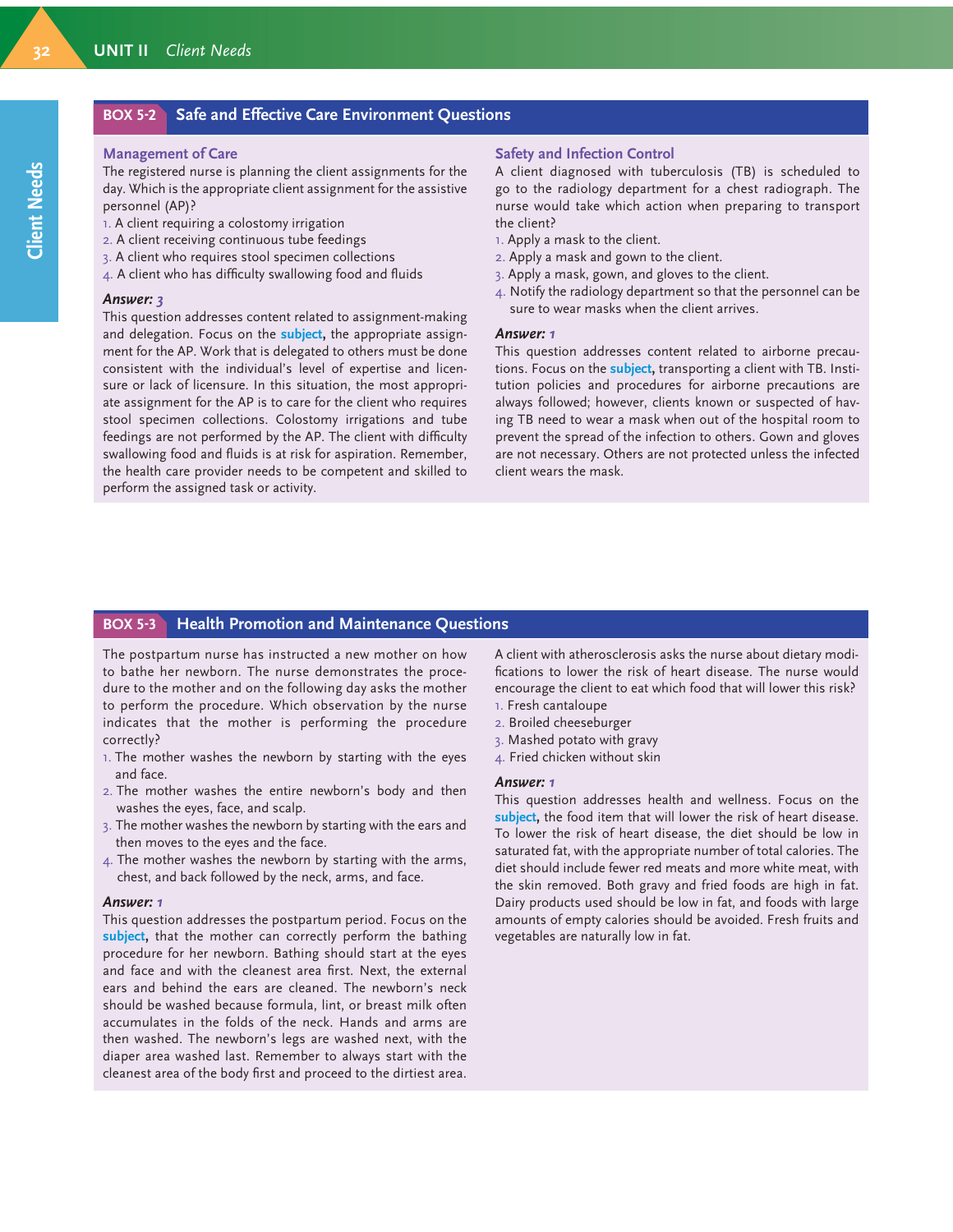#### **Box 5-4** Psychosocial Integrity Questions

The nurse is planning care for a client who is experiencing fear and anxiety following a myocardial infarction. Which nursing intervention would be included in the plan of care?

- 1. Answer questions with factual information.
- 2. Provide detailed explanations of all procedures.
- 3. Limit family involvement during the acute phase.
- 4. Administer an antianxiety medication to promote relaxation.

#### *Answer: 1*

This question addresses content related to fear and anxiety following a myocardial infarction. Focus on the **subject,** an intervention that will alleviate the client's fear and anxiety. Accurate and factual information reduces fear, strengthens the nurse– client relationship, and assists the client in dealing realistically with the situation. Providing detailed information may increase the client's anxiety. Information should be provided simply and clearly. The client's family may be a source of support for the client. Therefore, limiting family involvement may or may not be helpful. Medication should not be used unless necessary.

The nurse in the mental health clinic is performing an initial assessment of a family with a diagnosis of domestic violence. Which factor would the nurse **initially** include in the assessment?

- 1. The coping style of each family member
- 2. The family's ability to use community resources
- 3. The family's anger toward the intrusiveness of the nurse
- 4. The family's denial of the violent nature of their behavior

#### *Answer: 1*

This question addresses assessment of a domestic violence situation. Note the **strategic word,** *initially.* The initial family assessment includes a careful history of each family member. Options 2, 3, and 4 address the family. Option 1 addresses each family member.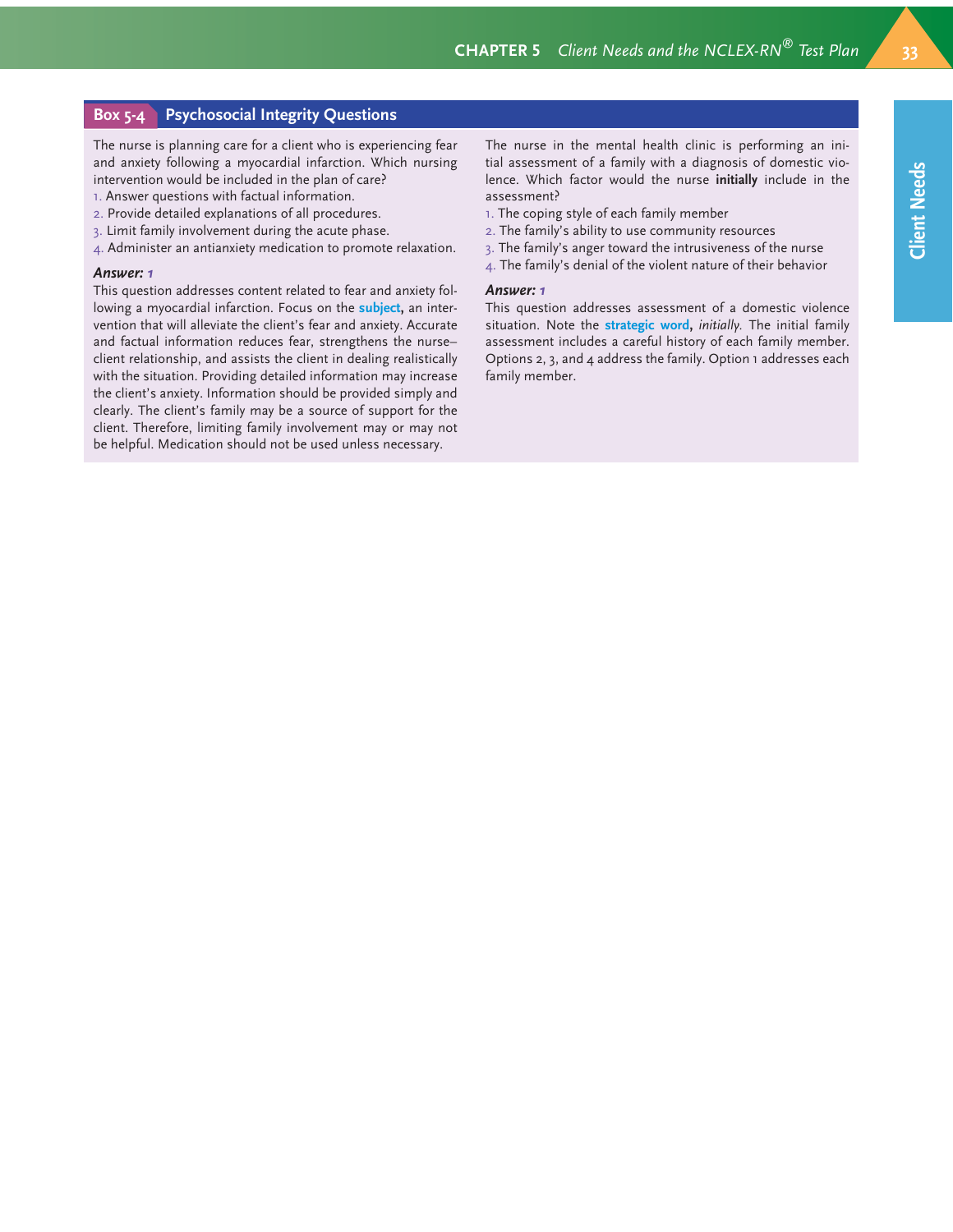**Physiological Integrity** 

**Chapter CHAPTER 6**<sup>5</sup>

- **Produce Contract Contract Contract Contract Contract Contract Contract Contract Contract Contract Contract Contract Contract Contract Contract Contract Contract Contract Contract Contract Contract Contract Contract Contra** ing blood transfusion therapy. Which clinical manifestations would alert the nurse to a hemolytic transfusion reaction? **Select all that apply**.
	- **1.** Headache
	- **2.** Tachycardia
	- **3.** Hypertension
	- **4.** Apprehension
	- **5.** Distended neck veins
	- **6.** A sense of impending doom

*Level of Cognitive Ability:* Analyzing *Client Needs:* Physiological Integrity *Clinical Judgment/Cognitive Skills:* Analyze cues *Integrated Process:* Nursing Process/Analysis *Content Area:* Complex Care: Blood Administration

*Health Problems:* Adult Health: Immune: Hypersensitivity Reactions and Allergy **Priority Concepts:** Clinical Judgment; Immunity

#### *Answer:* **1, 2, 4, 6**

**Rationale:** Hemolytic transfusion reactions are caused by blood type or Rh incompatibility. When blood containing antigens different from the client's own antigens is infused, antigen-antibody complexes are formed in the client's blood. These complexes destroy the transfused cells and start inflammatory responses in the client's blood vessel walls and organs. The reaction may include fever and chills or may be lifethreatening with disseminated intravascular coagulation and circulatory collapse. Other manifestations include headache, tachycardia, apprehension, a sense of impending doom, chest pain, low back pain, tachypnea, hypotension, and hemoglobinuria. The onset may be immediate or may not occur until subsequent units have been transfused. Distended neck veins are characteristics of circulatory overload.

*Test-Taking Strategy:* Focus on the **subject**, a hemolytic transfusion reaction. Recall the pathophysiology of this type of reaction to select the correct options. Also think about other types of transfusion reactions that can occur, and recall that distended neck veins are characteristic of circulatory overload.

**Priority Nursing Tip:** The nurse should suspect a transfusion reaction if the client develops any symptom or complains of anything unusual while receiving the blood transfusion.

*References:* Ignatavicius, Workman, Rebar (2018), p. 835.

- **2.** A client has an arteriovenous (AV) fistula in place in the right upper extremity for hemodialysis treatments. When planning care for this client, which measure would the nurse implement to promote client safety?
	- **1.** Use the right arm for blood pressure measurement.
	- **2.** Use the fistula for all venipunctures and intravenous infusions.
	- **3.** Ensure that small clamps are attached to the AV fistula dressing.
	- **4.** Assess the fistula for the presence of a bruit and thrill every 4 hours.

*Level of Cognitive Ability:* Applying *Client Needs:* Physiological Integrity *Clinical Judgment/Cognitive Skills:* Generate solutions

*Integrated Process:* Nursing Process/Planning *Content Area:* Adult Health: Renal and Urinary *Health Problems:* Adult Health: Renal and Urinary: Acute Kidney Injury and Chronic Kidney Disease

#### *Answer:* **4**

*Rationale:* AV fistulas are created by anastomosis of an artery and a vein within the subcutaneous tissues to create access for hemodialysis. Fistulas should be evaluated for the presence of thrills (palpate over the area) and bruits (auscultate with a stethoscope) as an assessment of patency. Blood pressures or venipunctures are not done on the extremity with the fistula because of the risk of clotting, infection, or damage to the fistula. The fistula is not used for venipunctures or intravenous infusions for the same reason. Clamps may be needed for an external device such as an AV shunt, but the AV fistula is internal.

**Test-Taking Strategy:** Focus on the **subject**, an AV fistula and safety. Eliminate option 3 first because this refers to care of an AV shunt, in which there is an external cannula that can become disconnected. If accidental disconnection occurs, the small clamps can be used to occlude the ends of the cannula. Blood pressure measurement, insertion of intravenous access, and venipuncture should never be performed on the affected extremity because of the potential for infection and clotting of the fistula; therefore, eliminate options 1 and 2. The only option that relates to the **subject** of this question is option 4.

**Priority Nursing Tip:** For the client receiving hemodialysis, the AV fistula is the client's lifeline, and the client's hemodynamic status should be closely monitored. Clients will need teaching on which medications to avoid before dialysis.

**Priority Concepts:** Perfusion; Safety

*References:* Ignatavicius, Workman, Rebar (2018), p. 1415.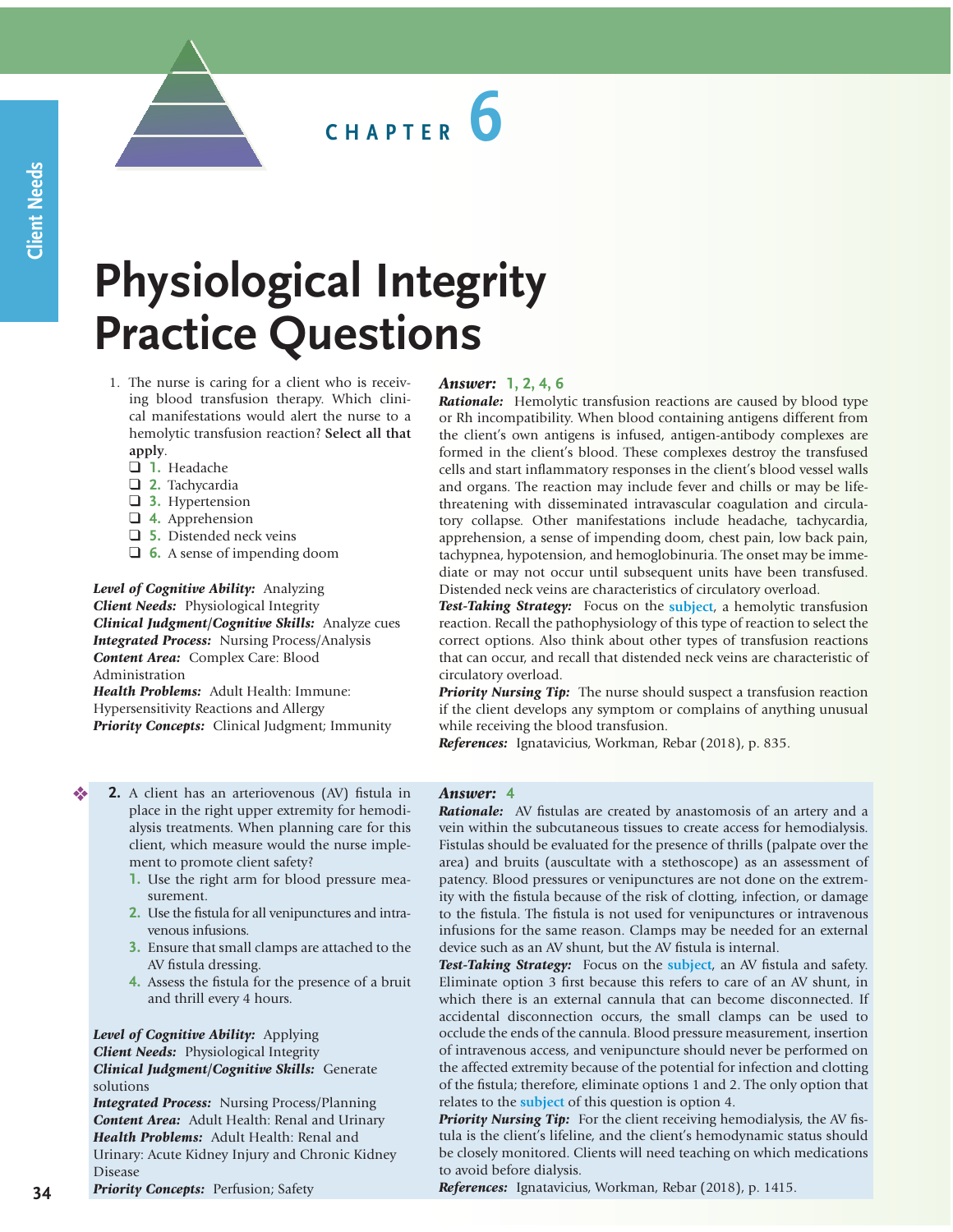- **1.** Maintaining an intravenous access
- **2.** Ensuring that oxygen is being delivered
- **3.** Administering sedation to prevent claustrophobia
- **4.** Providing emotional support to the client's family

*Level of Cognitive Ability:* Applying *Client Needs:* Physiological Integrity *Clinical Judgment/Cognitive Skills:* Take action *Integrated Process:* Nursing Process/ Implementation *Content Area:* Skills: Oxygenation *Health Problems:* Adult Health: Integumentary: Wounds **Priority Concepts:** Clinical Judgment; Gas Exchange

- ❖ **4.** A client is scheduled for hydrotherapy for a burn dressing change. Which action would the nurse take to ensure that the client is comfortable during the procedure?
	- **1.** Ensure that the client is appropriately dressed.
	- **2.** Administer an opioid analgesic 30 to 60 minutes before therapy.
	- **3.** Schedule the therapy at a time when the client generally takes a nap.
	- **4.** Assign an assistive personnel (AP) to stay with the client during the procedure.

*Level of Cognitive Ability:* Applying *Client Needs:* Physiological Integrity *Clinical Judgment/Cognitive Skills:* Take action *Integrated Process:* Nursing Process/ Implementation *Content Area:* Pharmacology: Pain Medications: Opioid Analgesics *Health Problems:* Adult Health: Integumentary: Burns **Priority Concepts:** Pain; Tissue Integrity

*Rationale:* Hyperbaric oxygen therapy is a process by which oxygen is administered at greater than atmospheric pressure. When oxygen is inhaled under pressure, the level of tissue oxygen is greatly increased. The high levels of oxygen promote the action of phagocytes and promote healing of the wound. Because the client is placed in a closed chamber, the administration of oxygen is of primary importance. Although options 1, 3, and 4 may be appropriate interventions, option 2 is the priority.

*Test-Taking Strategy:* Note the **strategic word**, *priority.* Use the **ABCs airway, breathing, and circulation** and **Maslow's Hierarchy of Needs Theory** to direct you to option 2, which addresses oxygen. Also note the relationship of the words *hyperbaric oxygen* in the question and *oxygen* in the correct option.

*Priority Nursing Tip:* Hyperbaric oxygen therapy may be a treatment measure for chronic osteomyelitis to increase tissue perfusion and promote healing.

*References:* Lewis et al. (2017), p. 170.

#### *Answer:* **2**

*Rationale:* The client should receive pain medication approximately 30 to 60 minutes before a burn dressing change. This will help the client tolerate an otherwise painful procedure. None of the remaining options addresses the issue of pain effectively.

*Test-Taking Strategy:* Use **Maslow's Hierarchy of Needs theory** (physiological needs are the priority). This will direct you to option 2, which addresses pain management.

*Priority Nursing Tip:* A burn injury is extremely painful, and the client is adequately medicated before a burn dressing change to reduce pain and prevent fear of future dressing changes. Strict aseptic technique is used for dressing changes because of the risk of infection. **References:** Lewis et al. (2017), pp. 445-446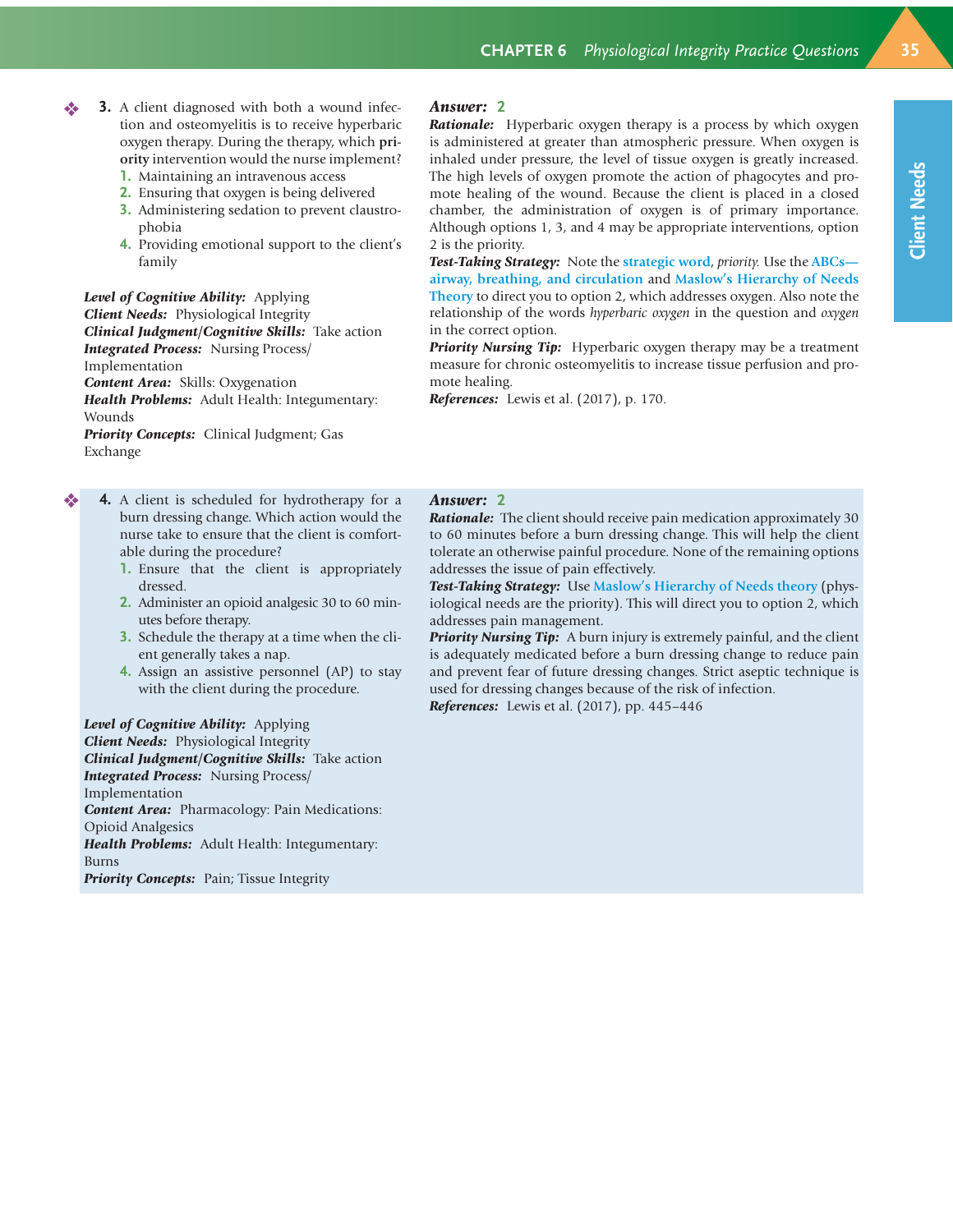- **5.** The nurse is caring for a client diagnosed with heart failure who has a magnesium level of 0.75 mEq/L (0.3 mmol/L). Which action would the nurse take?
	- **1.** Monitor the client for irregular heart rhythms.
	- **2.** Encourage the intake of antacids with phosphate.
	- **3.** Teach the client to avoid foods high in magnesium.
	- **4.** Provide a diet of ground beef, eggs, and chicken breast.

*Level of Cognitive Ability:* Applying *Client Needs:* Physiological Integrity *Clinical Judgment/Cognitive Skills:* Take action *Integrated Process:* Nursing Process/

Implementation *Content Area:* Foundations of Care: Laboratory Tests

*Health Problems:* Adult Health: Cardiovascular: Heart Failure

*Priority Concepts:* Fluids and Electrolytes; Clinical Judgment

- **6.** The nurse is assessing a pregnant client with a diagnosis of abruptio placentae. Which manifestations of this condition would the nurse expect to note? **Select all that apply**.
	- **1.** Uterine irritability
	- **2.** Uterine tenderness
	- **3.** Painless vaginal bleeding
	- **4.** Abdominal and low back pain
	- **5.** Strong and frequent contractions
	- **6.** Nonreassuring fetal heart rate patterns

*Level of Cognitive Ability:* Analyzing *Client Needs:* Physiological Integrity *Clinical Judgment/Cognitive Skills:* Recognize cues

*Integrated Process:* Nursing Process/Assessment *Content Area:* Maternity: Intrapartum *Health Problems:* Maternity: Abruptio Placentae **Priority Concepts:** Clinical Judgment; Perfusion

#### *Answer:* **1**

*Rationale:* The normal magnesium level ranges from 1.8 to 2.6 mEq/L  $(0.74 \text{ to } 1.07 \text{ mmol/L})$ ; therefore, this client is experiencing hypomagnesemia. The client should be monitored for dysrhythmias because magnesium plays an important role in myocardial nerve cell impulse conduction; thus, hypomagnesemia increases the client's risk of ventricular dysrhythmias. The nurse avoids administering phosphate in the presence of hypomagnesemia because it aggravates the condition. The nurse instructs the client to consume foods high in magnesium; ground beef, eggs, and chicken breast are low in magnesium.

**Test-Taking Strategy:** Focus on the **subject**, a client with heart failure who has a magnesium level of 0.75 mEq/L (0.3 mmol/L). Recalling the normal magnesium level and noting that the client is experiencing hypomagnesemia will direct you to option 1. Also, the use of the **ABCs—airway, breathing, and circulation—**will direct you to the correct option.

*Priority Nursing Tip:* The client with hypomagnesemia is at risk for seizures. Therefore, the nurse needs to initiate seizure precautions if the magnesium level is low.

*References:* Ignatavicius, Workman, Rebar (2018), pp. 181–182.

#### *Answer:* **1, 2, 4, 6**

*Rationale:* Placental abruption, also referred to as abruptio placentae, is the separation of a normally implanted placenta before the fetus is born. It occurs when there is bleeding and formation of a hematoma on the maternal side of the placenta. Manifestations include uterine irritability with frequent low-intensity contractions, uterine tenderness that may be localized to the site of the abruption, aching and dull abdominal and low back pain, painful vaginal bleeding, and a high uterine resting tone identified by the use of an intrauterine pressure catheter. Additional signs include nonreassuring fetal heart rate patterns, signs of hypovolemic shock, and fetal death. Painless vaginal bleeding is a sign of placenta previa.

**Test-Taking Strategy:** Focus on the **subject**, manifestations of abruptio placentae. Think about the word, *abrupt.* Recalling the pathophysiology associated with this hemorrhagic condition will assist in selecting the correct options. Remember that placental abruption occurs when there is separation of the placenta and bleeding and formation of a hematoma on the maternal side of the placenta.

*Priority Nursing Tip:* It is important to know the differences between the manifestations of abruptio placentae and placenta previa. In abruptio placentae, dark red vaginal bleeding, uterine pain and/or tenderness, and uterine rigidity are characteristic. In placenta previa, there is painless, bright red vaginal bleeding, and the uterus is soft, relaxed, and nontender.

*References:* McKinney et al. (2018) p. 531.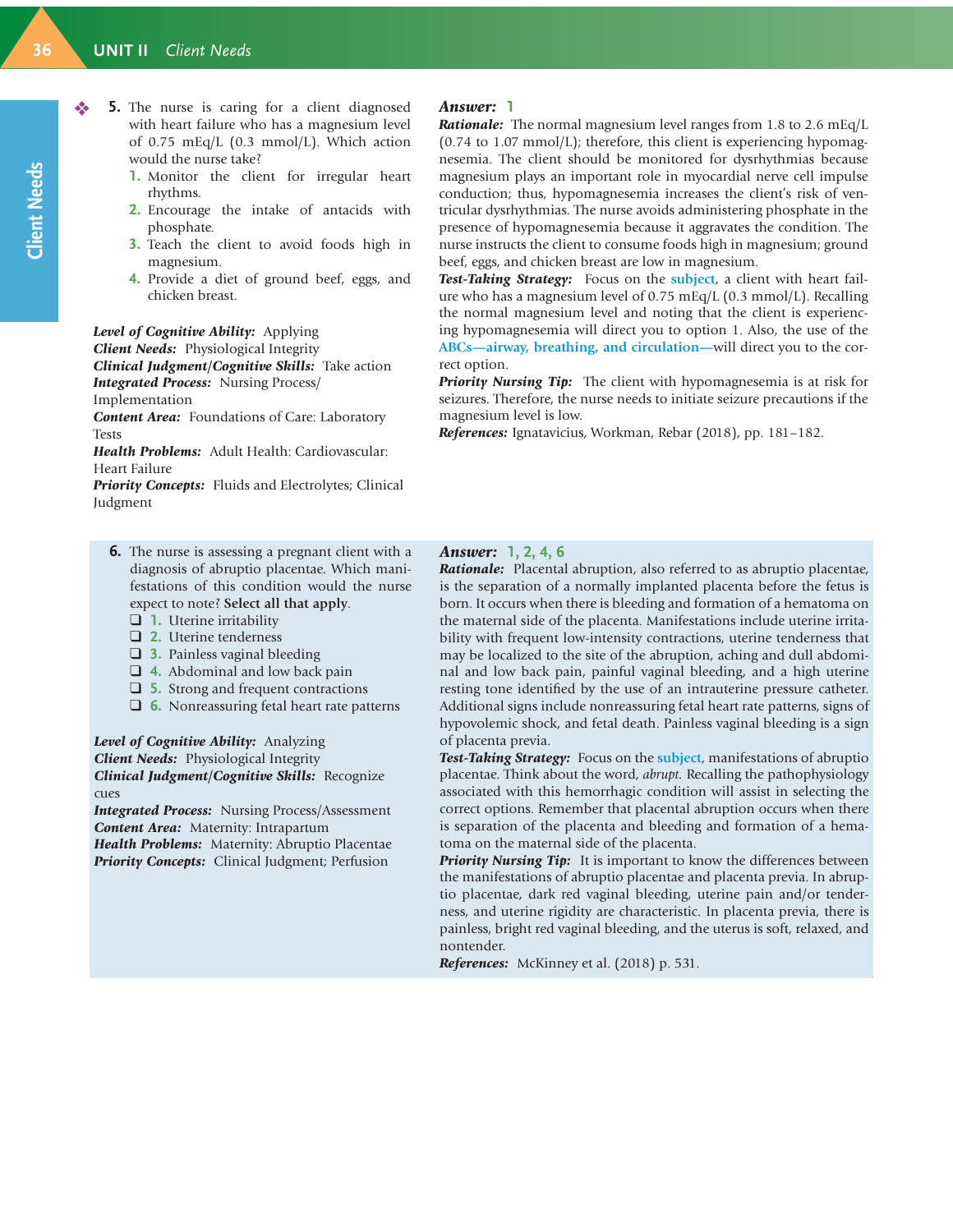- **1.** Supine with the knees slightly raised
- **2.** High-Fowler's position with the foot of the bed flat
- **3.** Semi-Fowler's position with the foot of the bed flat
- **4.** Semi-Fowler's position with the knees slightly raised

*Level of Cognitive Ability:* Applying *Client Needs:* Physiological Integrity *Clinical Judgment/Cognitive Skills:* Take action *Integrated Process:* Nursing Process/ Implementation *Content Area:* Adult Health: Musculoskeletal *Health Problems:* Adult Health: Neurological: Intervertebral Disk **Priority Concepts:** Caregiving; Pain

- ❖ **8.** A client admitted to the hospital has been prescribed pyridostigmine as treatment for myasthemia gravis. When assessing the client for side effects of the medication, the nurse would ask the client about the presence of which occurrence?
	- **1.** Mouth ulcers
	- **2.** Muscle cramps
	- **3.** Feelings of depression
	- **4.** Unexplained weight gain

*Level of Cognitive Ability:* Applying *Client Needs:* Physiological Integrity *Clinical Judgment/Cognitive Skills:* Recognize

cues

*Integrated Process:* Nursing Process/Assessment *Content Area:* Pharmacology: Neurological: Antimyasthenics

*Health Problems:* Adult Health: Neurological: Myasthenia Gravis

*Priority Concepts:* Clinical Judgment; Safety

#### *Answer:* **4**

*Rationale:* Clients with low back pain are often more comfortable in the semi-Fowler's position with the knees raised sufficiently to flex the knees (William's position). This relaxes the muscles of the lower back and relieves pressure on the spinal nerve root. Keeping the bed flat or lying in a supine position with the knees raised would excessively stretch the lower back. Keeping the foot of the bed flat will enhance extension of the spine and also stretch the lower back.

**Test-Taking Strategy:** Focus on the **subject**, a client with a herniated lumbar intervertebral disk who is experiencing low back pain. Visualize each of the positions, noting that option 4 places the least amount of pressure on the spine.

**Priority Nursing Tip:** A physical therapist will work with a client with a herniated lumbar intervertebral disk to develop an individualized exercise program, and the type of exercises prescribed depends on the location and nature of the injury and the type of pain. The client does not begin exercise until acute pain is reduced.

*References:* Ignatavicius, Workman, Rebar (2018), p. 905.

#### *Answer:* **2**

*Rationale:* Pyridostigmine is an acetylcholinesterase inhibitor used to treat myasthenia gravis, a neuromuscular disorder. Muscle cramps and small muscle contractions are side effects and occur as a result of overstimulation of neuromuscular receptors. Mouth ulcers, depression, and weight gain are not associated with this medication.

*Test-Taking Strategy:* Focus on the **subject**, the side effects of pyridostigmine. It is necessary to recall that this medication is used to treat myasthenia gravis, a neuromuscular disorder. Select the option that is most closely associated with this disorder. This will direct you to the correct option.

*Priority Nursing Tip:* Indicators of a therapeutic response to pyridostigmine include increased muscle strength, decreased fatigue, and improved chewing and swallowing functions.

*References:* Hodgson, Kizior (2019), p. 973; Ignatavicius, Workman, Rebar (2018), p.919.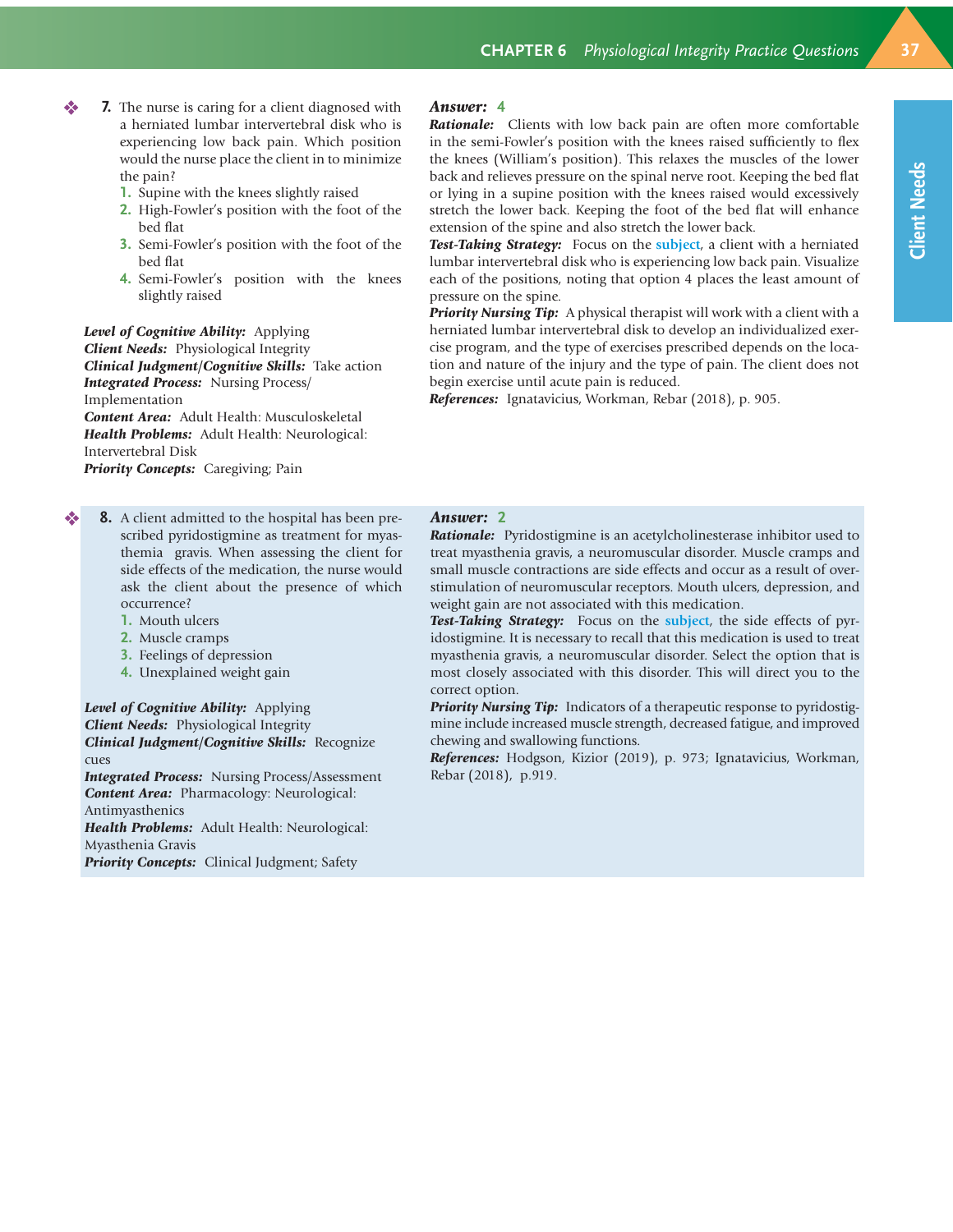- **9.** A client who experienced a fractured right ankle has a short leg cast applied in the emergency department. During discharge teaching, which information would the nurse provide to the client to prevent complications?
	- **1.** Trim the rough edges of the cast after it is dry.
	- **2.** Weight bearing on the right leg is allowed once the cast feels dry.
	- **3.** Expect burning and tingling sensations under the cast for 3 to 4 days.
	- **4.** Keep the right ankle elevated above the heart level with pillows for 24 hours.

*Level of Cognitive Ability:* Applying *Client Needs:* Physiological Integrity *Clinical Judgment/Cognitive Skills:* Take action *Integrated Process:* Teaching and Learning *Content Area:* Adult Health: Musculoskeletal *Health Problems:* Adult Health: Musculoskeletal: Skeletal Injury

*Priority Concepts:* Client Education; Perfusion

- **10.** An adult client who experienced a fractured left tibia has a long leg cast and is using crutches to ambulate. In caring for the client, the nurse assesses for which sign/symptom that indicates a complication associated with crutch walking?
	- **1.** Left leg discomfort
	- **2.** Weak biceps brachii
	- **3.** Triceps muscle spasms
	- **4.** Forearm muscle weakness

*Level of Cognitive Ability:* Analyzing *Client Needs:* Physiological Integrity *Clinical Judgment/Cognitive Skills:* Recognize cues

*Integrated Process:* Nursing Process/Assessment *Content Area:* Skills: Activity/Mobility *Health Problems:* Adult Health: Musculoskeletal: Skeletal Injury

**Priority Concepts:** Clinical Judgment; Mobility

#### *Answer:* **4**

*Rationale:* Leg elevation is important to increase venous return and decrease edema. Edema can cause compartment syndrome, a major complication of fractures and casting. The client and/or family may be taught how to "petal" the cast to prevent skin irritation and breakdown, but rough edges, if trimmed, can fall into the cast and cause a break in skin integrity. Weight bearing on a fractured extremity is prescribed by the primary health care provider during follow-up examination, after radiographs are obtained. Additionally, a walking heel or cast shoe may be added to the cast if the client is allowed to bear weight and walk on the affected leg. Although the client may feel heat after the cast is applied, burning and/or tingling sensations indicate nerve damage or ischemia and are not expected. These complaints should be reported immediately.

*Test-Taking Strategy:* Focus on the **subject**, measures to prevent complications with a short leg cast. Recall the **ABCs—airway, breathing, and circulation**. Option 4 is associated with maintenance of circulation. *Priority Nursing Tip:* Circulation impairment and peripheral nerve damage can result from tightness of the cast applied to an extremity. The client needs to be taught to assess for adequate circulation, including the ability to move the area distal to the casted extremity. *References:* Ignatavicius, Workman, Rebar (2018), p.1039.

#### *Answer:* **4**

*Rationale:* Forearm muscle weakness is a sign of radial nerve injury caused by crutch pressure on the axillae. When a client lacks upper body strength, especially in the flexor and extensor muscles of the arms, he or she frequently allows weight to rest on the axillae and on the crutch pads instead of using the arms for support while ambulating with crutches. Leg discomfort is expected as a result of the injury. Weak biceps brachii is not a complication of crutch walking but rather caused by an injury to the brachial plexus itself. Triceps muscle spasms may occur as a result of increased muscle use but is not a complication of crutch walking.

**Test-Taking Strategy:** Focus on the **subject**, a complication of crutch walking. When asked about a complication of the use of crutches, think about nerve injury caused by crutch pressure on the axillae. This will direct you to option 4.

*Priority Nursing Tip:* To prevent pressure on the axillary nerve from the use of crutches, there should be two to three finger breadths between the axilla and the top of the crutch when the crutch tip is at least 6 inches diagonally in the front of the foot. The crutch is adjusted so that the elbow is flexed no more than 30 degrees when the palm is on the handle.

*References:* Ignatavicius, Workman, Rebar (2018), p. 1044.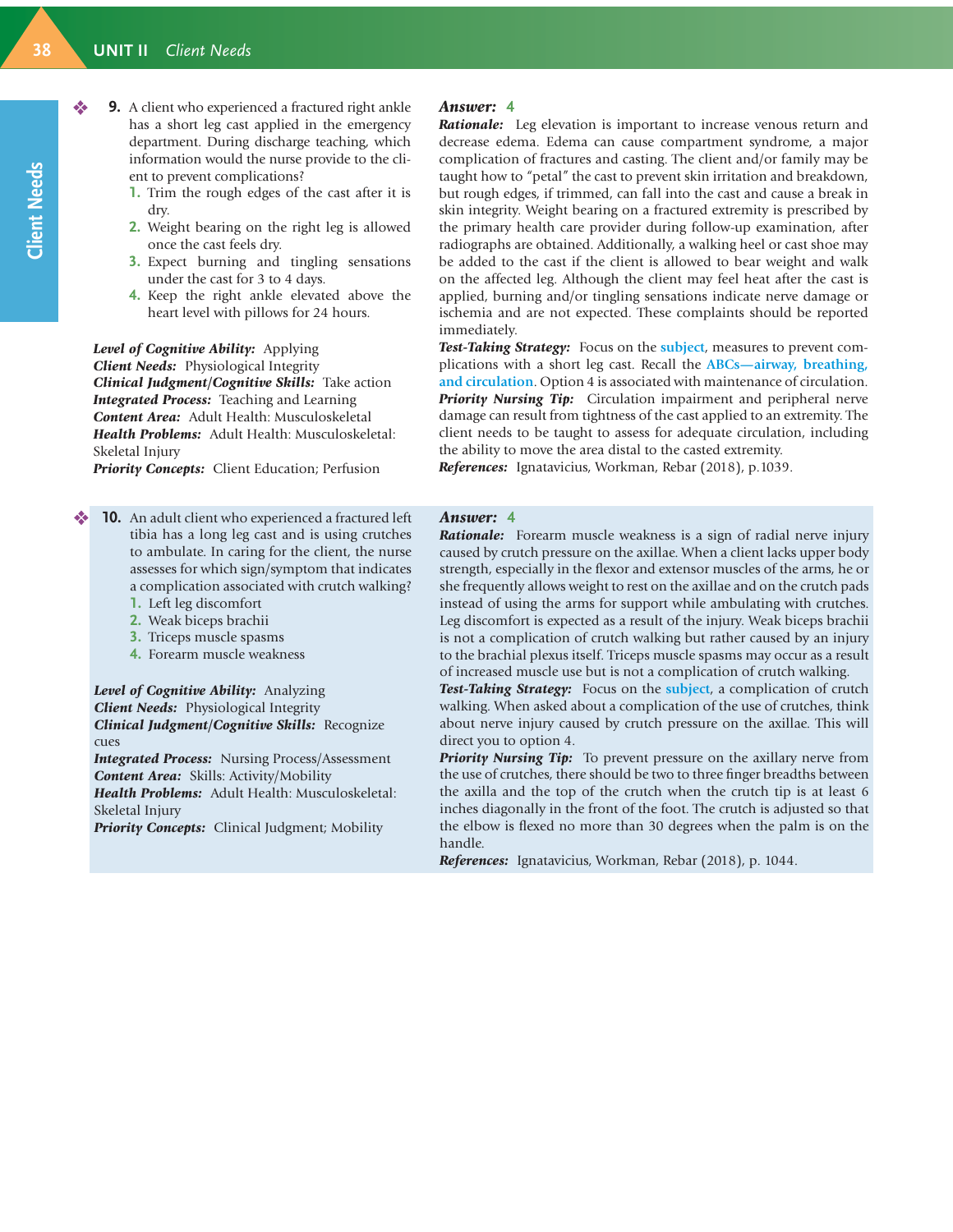*Rationale:* An edrophonium test may be performed to determine whether increasing weakness in a client with previously diagnosed myasthenic is a result of cholinergic crisis (overmedication) with anticholinesterase medications or myasthenic crisis (undermedication). Worsening of the symptoms after the test dose of medication is administered indicates a cholinergic crisis.

**CHAPTER 6** *Physiological Integrity Practice Questions* 

*Test-Taking Strategy:* Focus on the **subject**, a client who becomes weaker after edrophonium is administered. Recalling that edrophonium is a short-acting anticholinesterase and that the treatment for myasthenia gravis includes administration of an anticholinesterase will assist in answering the question. If the client's symptoms worsen after administration of edrophonium, then the client is likely experiencing overmedication.

**Priority Nursing Tip:** Although rare, the edrophonium test, also known as the Tensilon test, can cause ventricular fibrillation and cardiac arrest. Atropine sulfate is the antidote for edrophonium and should be available when the test is performed in case these complications occur. *References:* Ignatavicius, Workman, Rebar (2018), pp, 918–919.

**11.** A client diagnosed with myasthenia gravis is experiencing prolonged periods of weakness, and the primary health care provider prescribes an edrophonium test, also known as a Tensilon test. A test dose is administered and the client becomes weaker. How should the nurse interpret these results?

- **1.** Myasthenic crisis is present.
- **2.** Cholinergic crisis is present.
- **3.** This result is a normal finding.
- **4.** This result is a positive finding.

*Level of Cognitive Ability:* Analyzing *Client Needs:* Physiological Integrity *Clinical Judgment/Cognitive Skills:* Analyze cues *Integrated Process:* Nursing Process/Analysis *Content Area:* Foundations of Care: Diagnostic Tests

*Health Problems:* Adult Health: Neurological: Myasthenia Gravis

**Priority Concepts:** Clinical Judgment; Functional Ability

- **12.** When tranylcypromine is prescribed for a client, which food items would the nurse instruct the client to avoid? **Select all that apply.**
	- **1.** Figs
	- **2.** Apples
	- **3.** Bananas
	- **4.** Broccoli
	- **5.** Sauerkraut
	- **6.** Baked chicken

*Level of Cognitive Ability:* Applying *Client Needs:* Physiological Integrity *Clinical Judgment/Cognitive Skills:* Take action *Integrated Process:* Teaching and Learning *Content Area:* Pharmacology: Psychotherapeutics: Monoamine Oxidase Inhibitors (MAOIs) *Health Problems:* Mental Health: Mood Disorders *Priority Concepts:* Client Education; Safety

#### *Answer:* **1, 3, 5**

*Rationale:* Tranylcypromine is a monoamine oxidase inhibitor (MAOI) used to treat depression. Foods that contain tyramine need to be avoided because of the risk of hypertensive crisis associated with use of this medication. Foods to avoid include figs; bananas; sauerkraut; avocados; soybeans; meats or fish that are fermented, smoked, or otherwise aged; some cheeses; yeast extract; and some beers and wine.

*Test-Taking Strategy:* Focus on the **subject**, foods to avoid with an MAOI. Focus on the name of the medication and recall that tranylcypromine is an MAOI. Next, recall the foods that contain tyramine to answer the question. Remember that figs, bananas, and sauerkraut are high in tyramine.

**Priority Nursing Tip:** Hypertensive crisis is characterized by an extreme increase in blood pressure resulting in an increased risk for stroke, headache, anxiety, and shortness of breath.

*References:* Lilley et al. (2020) p. 260.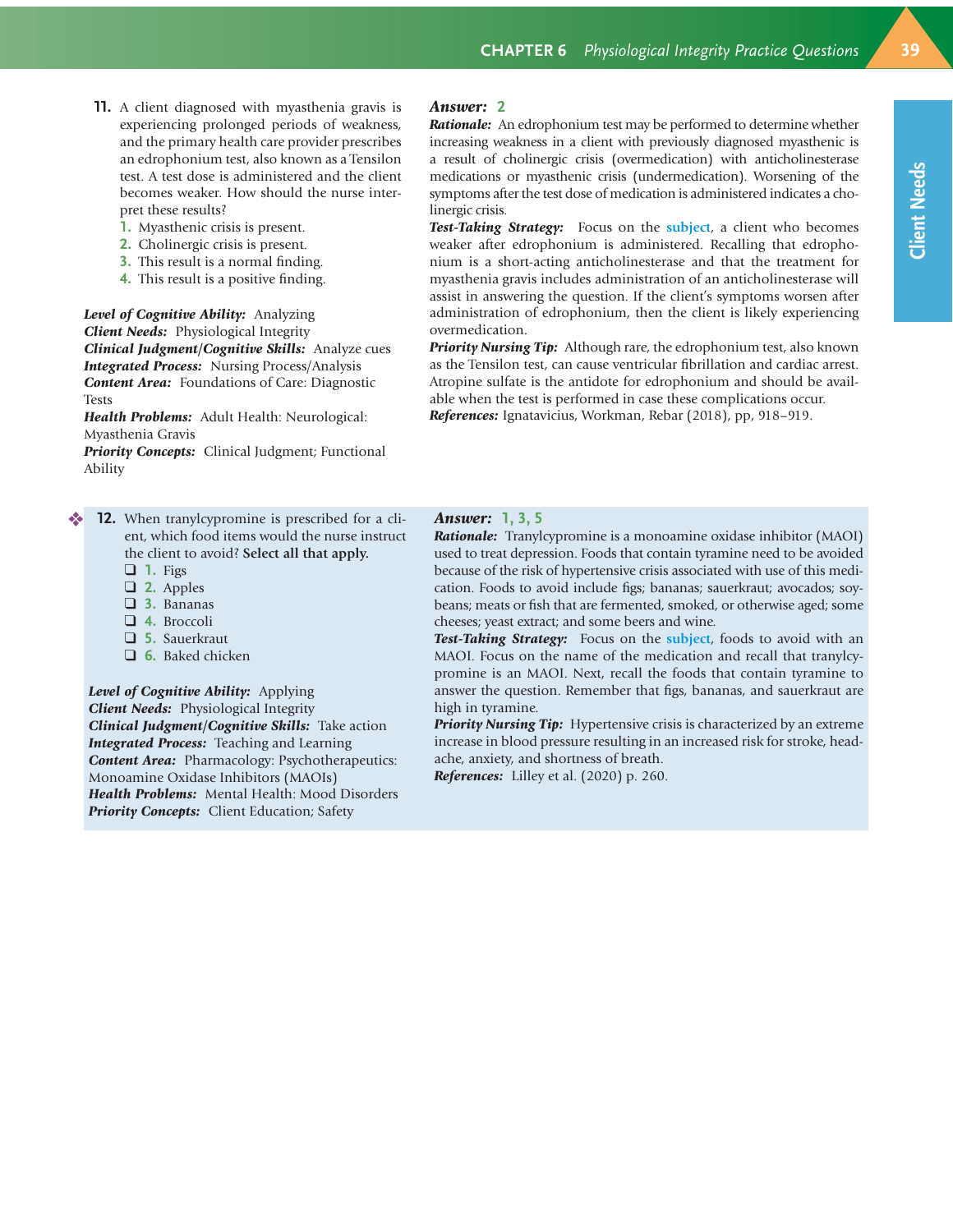- **13.** The nurse notes an isolated premature ventricular contraction (PVC) on the cardiac monitor of a client recovering from anesthesia. Which action would the nurse take? **1.** Prepare for defibrillation.
	- **2.** Continue to monitor the rhythm.
	- **3.** Prepare to administer a beta-blocker.
	- **4.** Notify the primary health care provider immediately.

*Level of Cognitive Ability:* Applying *Client Needs:* Physiological Integrity *Clinical Judgment/Cognitive Skills:* Take action *Integrated Process:* Nursing Process/ Implementation *Content Area:* Adult Health: Cardiovascular *Health Problems:* Adult Health: Cardiovascular: Dysrhythmias **Priority Concepts:** Clinical Judgment; Perfusion

- **14.** The clinic nurse prepares to assess a client who is in the second trimester of pregnancy. When measuring the fundal height, what should the nurse expect to note with this measurement regarding gestational age?
	- **1.** It is less than gestational age.
	- **2.** It correlates with gestational age.
	- **3.** It is greater than gestational age.
	- **4.** It has no correlation with gestational age.

*Level of Cognitive Ability:* Applying *Client Needs:* Physiological Integrity *Clinical Judgment/Cognitive Skills:* Recognize Cues *Integrated Process:* Nursing Process/Assessment *Content Area:* Maternity: Antepartum *Health Problems:* N/A *Priority Concepts:* Clinical Judgment; Reproduction

- **15.** A pregnant client tells the nurse that she felt wetness on her peripad and found some clear fluid. The nurse inspects the perineum and notes the presence of the umbilical cord. What is the **immediate** nursing action?
	- **1.** Monitor the fetal heart rate.
	- **2.** Notify the primary health care provider.
	- **3.** Transfer the client to the delivery room.
	- **4.** Place the client in the Trendelenburg position.

*Level of Cognitive Ability:* Applying *Client Needs:* Physiological Integrity *Clinical Judgment/Cognitive Skills:* Take action *Integrated Process:* Nursing Process/ Implementation

*Content Area:* Maternity: Intrapartum

*Health Problems:* Maternity: Prolapsed Umbilical Cord

*Priority Concepts:* Clinical Judgment; Reproduction

#### *Answer:* **2**

*Rationale:* As an isolated occurrence, the PVC is not life-threatening. In this situation, the nurse should continue to monitor the client. Frequent PVCs, however, may be precursors of more life-threatening rhythms, such as ventricular tachycardia and ventricular fibrillation. If this occurs, the primary health care provider needs to be notified. Defibrillation is done to treat ventricular fibrillation. A beta-blocker may be prescribed to treat frequent PVCs but are not prescribed to treat an isolated occurrence.

**Test-Taking Strategy:** Focus on the **subject**, the action to take for an isolated PVC. Noting the word "isolated" should direct you to the option that addresses continued monitoring.

*Priority Nursing Tip: Ventricular tachycardia can progress to ventricu*lar fibrillation, a life-threatening condition.

*References:* Ignatavicius, Workman, Rebar (2018), pp. 683–684.

#### *Answer:* **2**

*Rationale:* Until the third trimester, the measurement of fundal height will, on average, correlate with the gestational age. Therefore, options 1, 3, and 4 are incorrect.

*Test-Taking Strategy:* Focus on the **subject**, fundal height in the second trimester. Recall the correlation of fundal height and gestational age to direct you to the correct option.

*Priority Nursing Tip:* Usually a paper tape is used to measure fundal height. Consistency in performing the measurement technique is important to ensure reliability in the findings. If possible, the same person should examine the pregnant woman at each of her prenatal visits. *References:* McKinney et al. (2018), p, 229.

#### *Answer:* **4**

*Rationale:* On inspection of the perineum, if the umbilical cord is noted, the nurse immediately places the client in the Trendelenburg position while gently holding the presenting part upward to relieve the cord compression. This position is maintained and the primary health care provider is notified. The fetal heart rate also needs to be monitored to assess for fetal distress. The client is transferred to the delivery room when prescribed by the primary health care provider.

*Test-Taking Strategy:* Note the **strategic word**, *immediate,* which indicates the immediate action on the nurse's part to prevent or relieve cord compression. The only action that will achieve this is option 4.

*Priority Nursing Tip:* Relieving cord compression is the priority goal if the umbilical cord is protruding from the vagina. The nurse never attempts to push the cord back into the vagina.

*References:* McKinney et al. (2018), pp. 593–594.